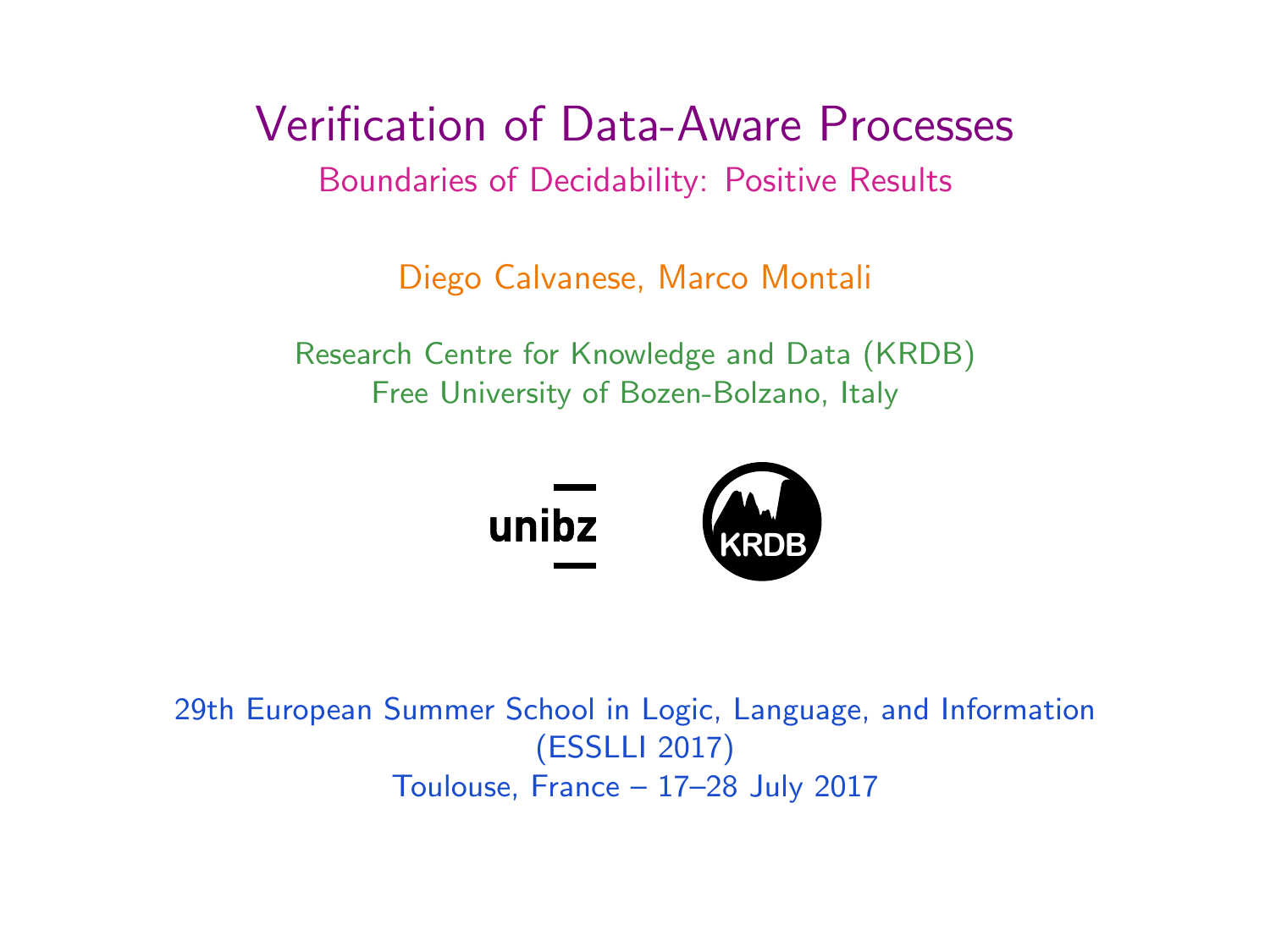<span id="page-1-0"></span>

|         | Bisimulations Weaker Bisimulations Towards Decidability Infinite Branching Infinite Runs Decidability Results |  |  |
|---------|---------------------------------------------------------------------------------------------------------------|--|--|
| Outline |                                                                                                               |  |  |

## <sup>1</sup> [Genericity and Bisimulations](#page-1-0)

- **[Weaker Forms of Bisimulation](#page-8-0)**
- [Towards Decidability of Verification](#page-15-0)
- [Dealing with Infinite Branching](#page-19-0)
- <sup>5</sup> [Dealing with Infinite Runs](#page-25-0)
- [Decidability Results](#page-33-0)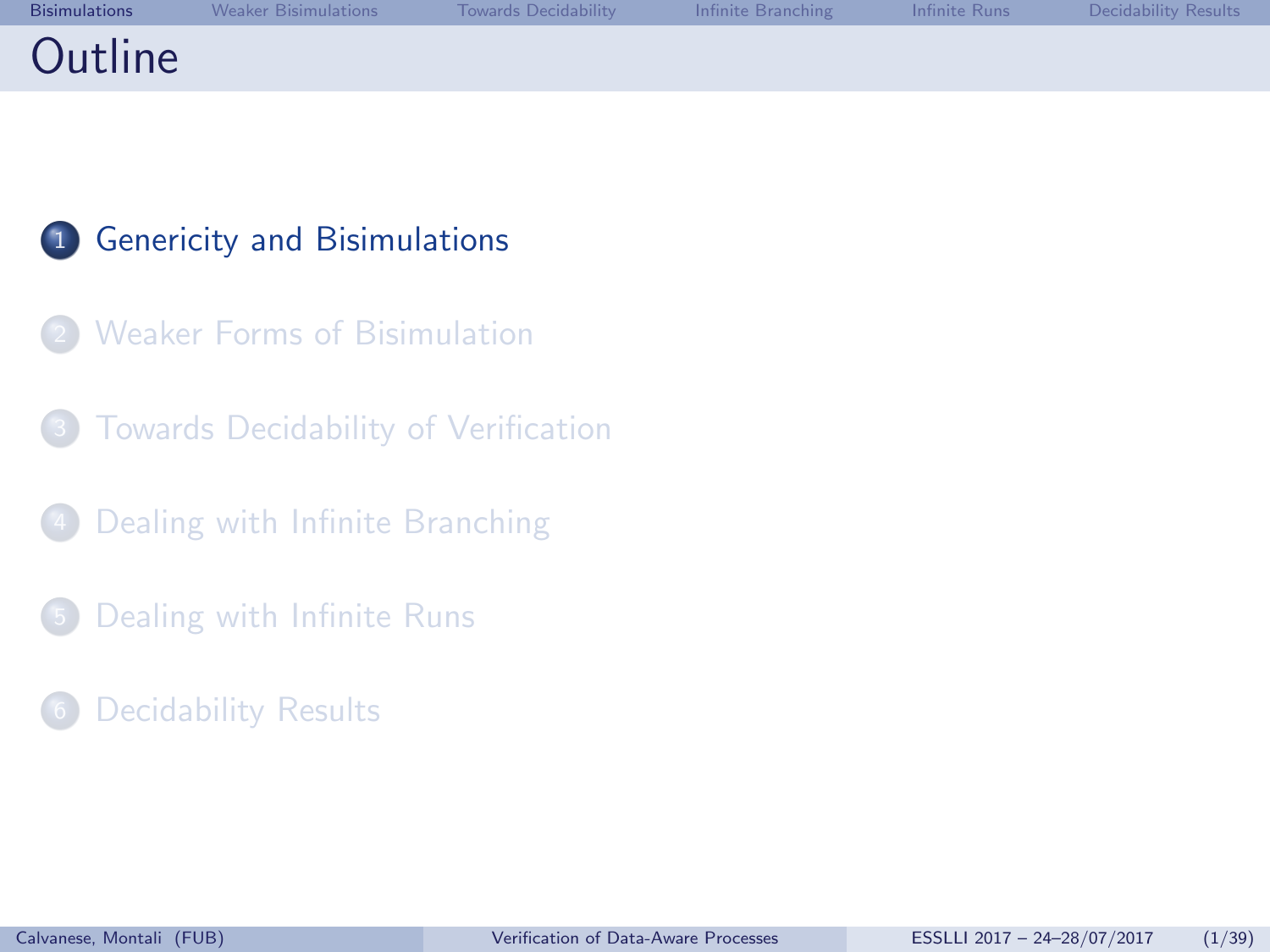Before moving into verification, we need to understand how to characterize the (branching) **behavior** induced by a DCDS.

- How to compare the behaviors induced by two DCDSs?
- How does behavioral equivalence relate with satisfaction of verification formulae?

In the propositional case, the main tool for answering such questions is that of bisimulation.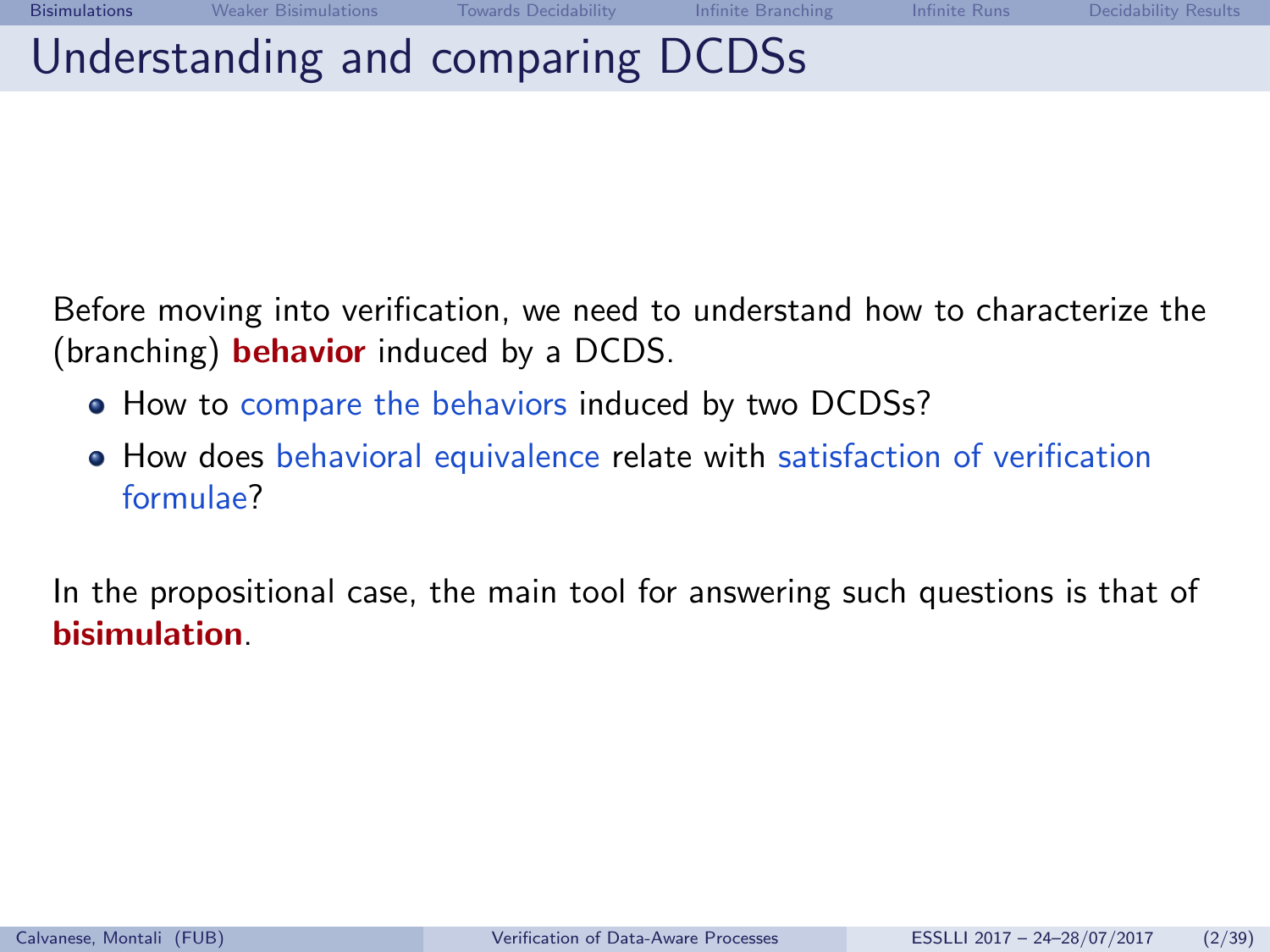## A crash course on bisimulation

### **Bisimulation** between propositional transition systems

Consider two propositional transition systems  $\mathcal{A} = \langle S^{\mathcal{A}}, s_0^{\mathcal{A}}, prop^{\mathcal{A}}, \Rightarrow_{\mathcal{A}} \rangle$  and  $\mathcal{B}=\langle S^\mathcal{B}, s_0^\mathcal{B}, prop^\mathcal{B}, \Rightarrow_\mathcal{B} \rangle$ . Two states  $s^\mathcal{A}\in S^\mathcal{A}$  and  $s^\mathcal{B}\in S^\mathcal{B}$  bisimilar if:

- $\mathbf{D}$   $s^{\mathcal{A}}$  and  $s^{\mathcal{B}}$  are isomorphic (local condition).
- **2** If there exists a state  $s_1^{\mathcal{A}}$  of  $\mathcal{A}$  such that  $s^{\mathcal{A}} \Rightarrow_{\mathcal{A}} s_1^{\mathcal{A}}$ , then there exists a If there exists a state  $s_1^B$  of A such that  $s^B \rightarrow s^B$ , and  $s_1^A$  and  $s_1^B$  are bisimilar (forth c.).
- The other direction (back condition).

 $A$  and  $B$  are bisimilar, if their initial states are bisimilar.

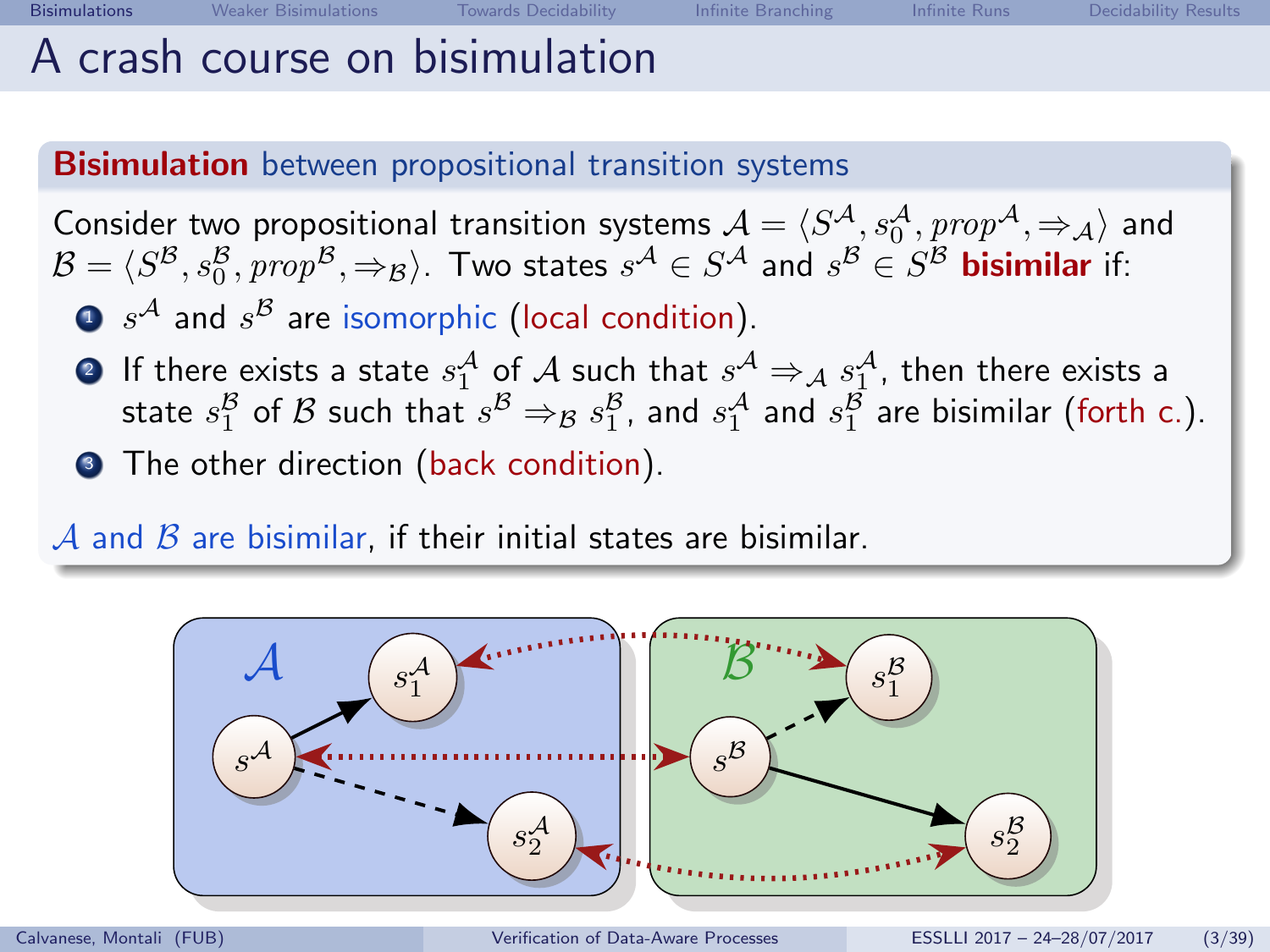Consider two propositional transition systems  $A$  and  $B$ .

#### Theorem

If A and B are bisimilar, then they satisfy exactly the same  $\mu\mathcal{L}$  properties.

Intuitively,  $\mu\mathcal{L}$  is **not able to distinguish** bisimilar transition systems.

#### Theorem

If A and B satisfy exactly the same  $\mu\mathcal{L}$  properties, then they are bisimilar.

Intuitively,  $\mu\mathcal{L}$  is the maximal logic that captures bisimulation.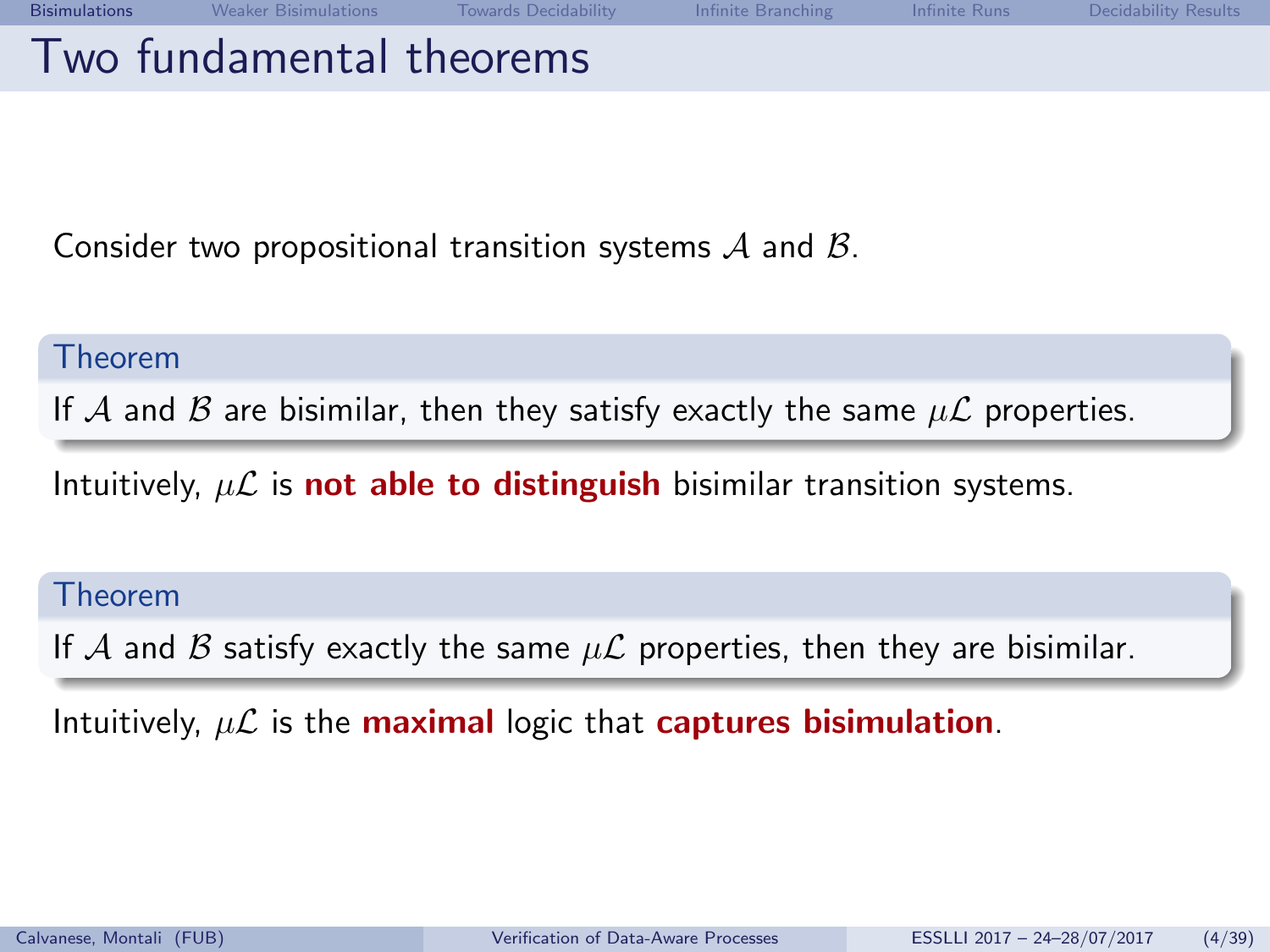## Correspondence Theorems for DCDSs

Can we lift these fundamental correspondence theorems to the case of DCDSs? In the general case, we are doomed, since relational transition systems are simply too rich.

We proceed as follows:

- $\bullet$  We single out key properties of the RTSs induced by DCDSs.
- <sup>2</sup> We introduce suitable notions of bisimulations for the FO temporal logics introduced before.
- <sup>3</sup> We reconstruct correspondence theorems.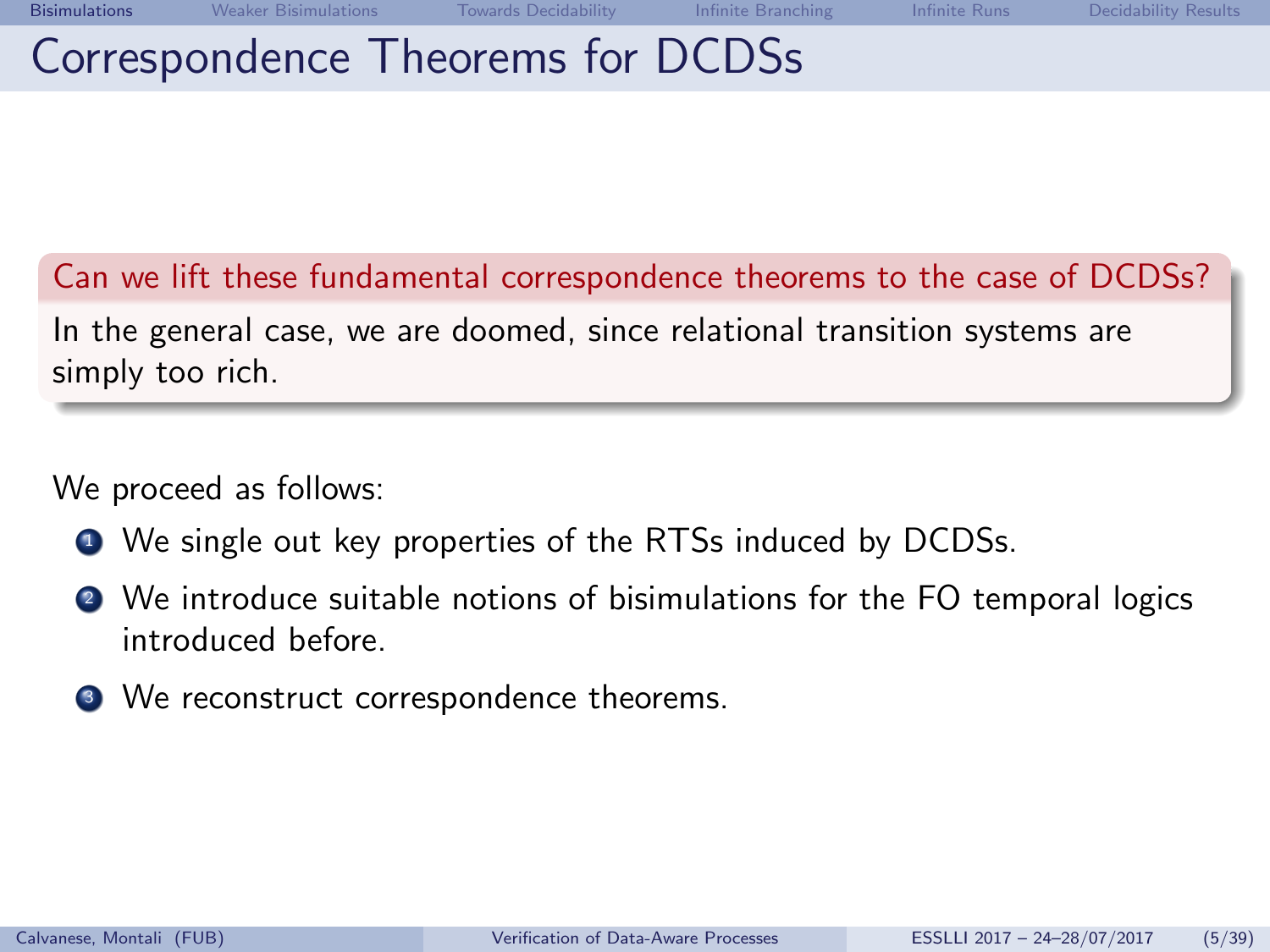| Bisimulations | Neaker Bisimulations Towards Decidability The Infinite Branching The Infinite Runs |  | <b>Example 19 Decidability Results</b> |
|---------------|------------------------------------------------------------------------------------|--|----------------------------------------|
|               | Two key properties of DCDSs                                                        |  |                                        |

We have already seen the two properties of DCDSs to exploit:

- Markovian, i.e., the next state only depends on the current state and the input.
- Based on generic queries, which do not distinguish structures that are identical modulo uniform renaming of (new) data objects.

DCDSs are **generic**, which implies that, modulo isomorphisms on the results of service calls, successor states are "indistinguishable" from each other.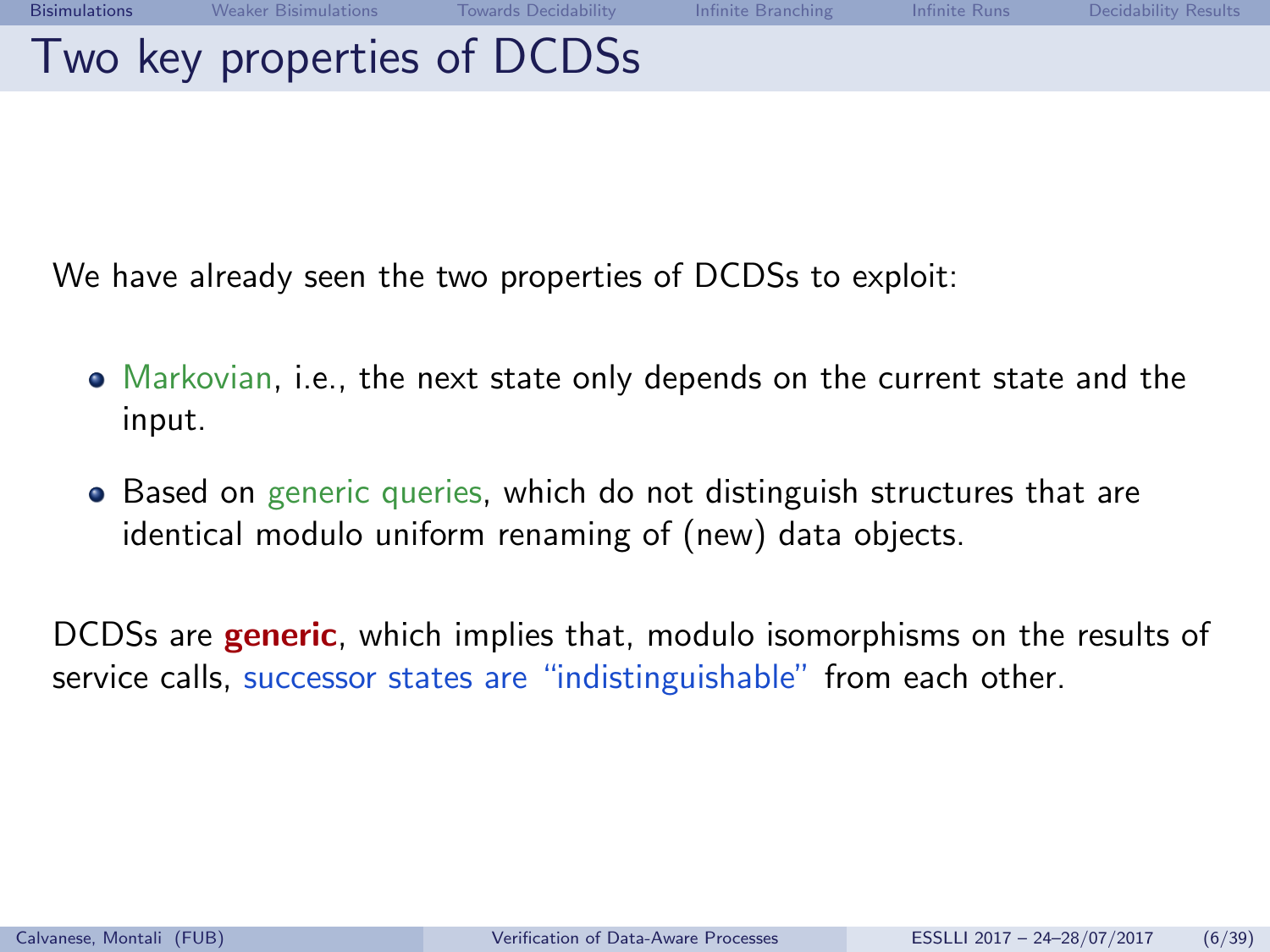## Bisimulation between RTSs

Consider  $\Upsilon_1$ ,  $\Upsilon_2$  over **disjoint data domains**  $\Delta_1$ ,  $\Delta_2$ , with states  $S_1$ ,  $S_2$ .

### A **bisimulation** between  $\Upsilon_1$  and  $\Upsilon_2$

- is a binary relation connecting pairs of states under a global **bijection**.
- In particular,  $\approx \text{C} S_1 \times S_2$  is a bisimulation between  $\Upsilon_1$  and  $\Upsilon_2$ if there exists a bijection  $h : \Delta_1 \mapsto \Delta_2$  such that  $s_1 \approx s_2$  implies that:
	- $\bullet$  h induces an **isomorphism** between  $db_1(s_1)$  and  $db_2(s_2)$ ;  $\bullet$  for each  $s_1'$ , if  $s_1 \Rightarrow_1 s_1'$  then there is an  $s_2'$  with  $s_2 \Rightarrow_2 s_2'$  s.t.  $s_1' \approx s_2';$ <sup>3</sup> the other direction.

• 
$$
\Upsilon_1 \approx \Upsilon_2
$$
 if  $s_{01} \approx s_{02}$ .

The classical result on indistinguishability of bisimilar TSs by  $\mu\mathcal{L}$  formulas extends to  $\mu\mathcal{L}_{FO}$ .

#### Theorem

If  $\Upsilon_1 \approx \Upsilon_2$ , then for every  $\mu \mathcal{L}_{FO}$  closed formula  $\Phi$ , we have that:

 $\Upsilon_1 \models \Phi$  if and only if  $\Upsilon_2 \models \Phi$ .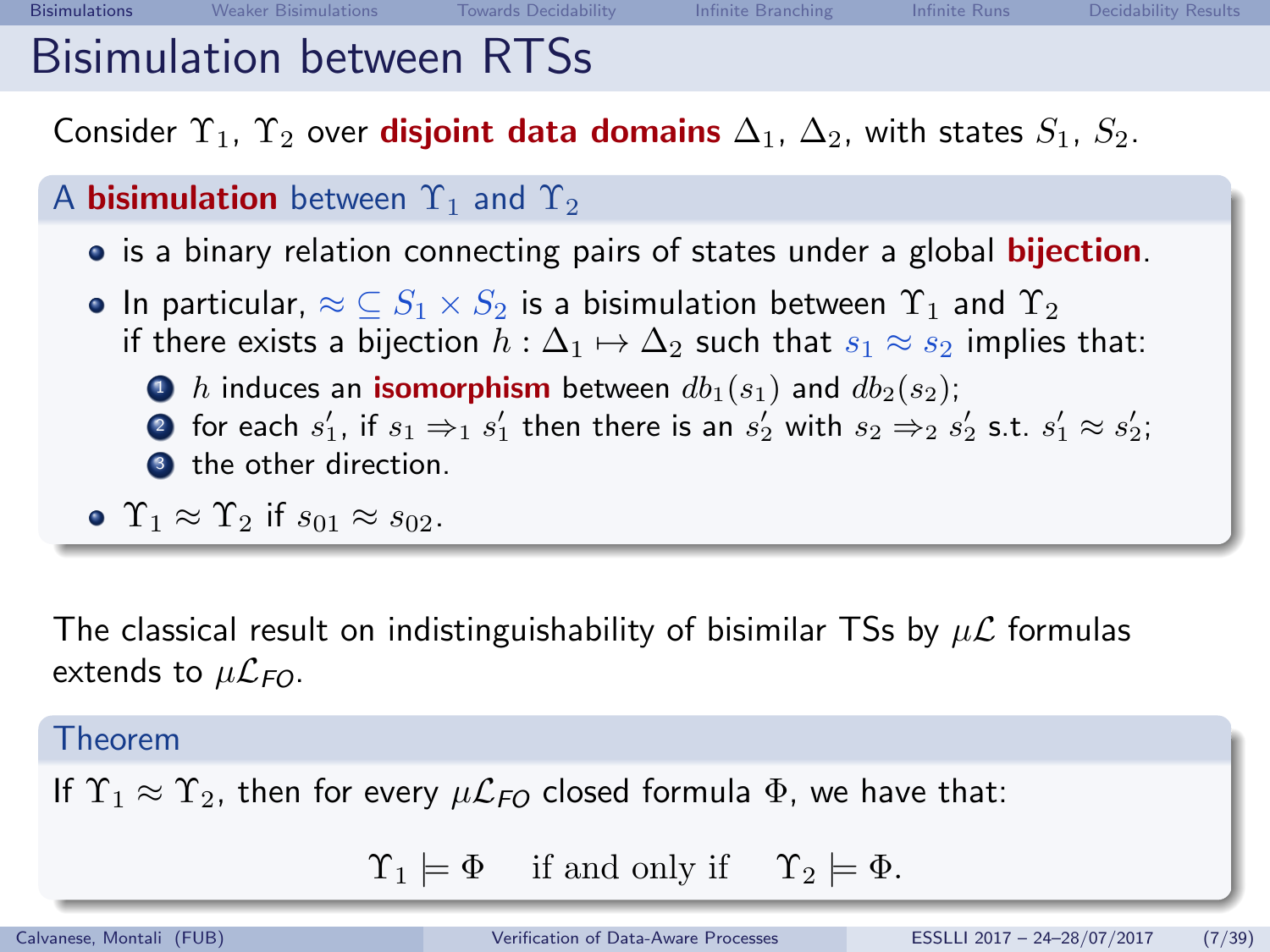<span id="page-8-0"></span>

| Bisimulations | <b>Weaker Bisimulations</b> | Towards Decidability The Infinite Branching The Infinite Runs Decidability Results |  |  |
|---------------|-----------------------------|------------------------------------------------------------------------------------|--|--|
| Outline       |                             |                                                                                    |  |  |

### **[Genericity and Bisimulations](#page-1-0)**

- 2 [Weaker Forms of Bisimulation](#page-8-0)
	- [Towards Decidability of Verification](#page-15-0)
- [Dealing with Infinite Branching](#page-19-0)
- <sup>5</sup> [Dealing with Infinite Runs](#page-25-0)
- [Decidability Results](#page-33-0)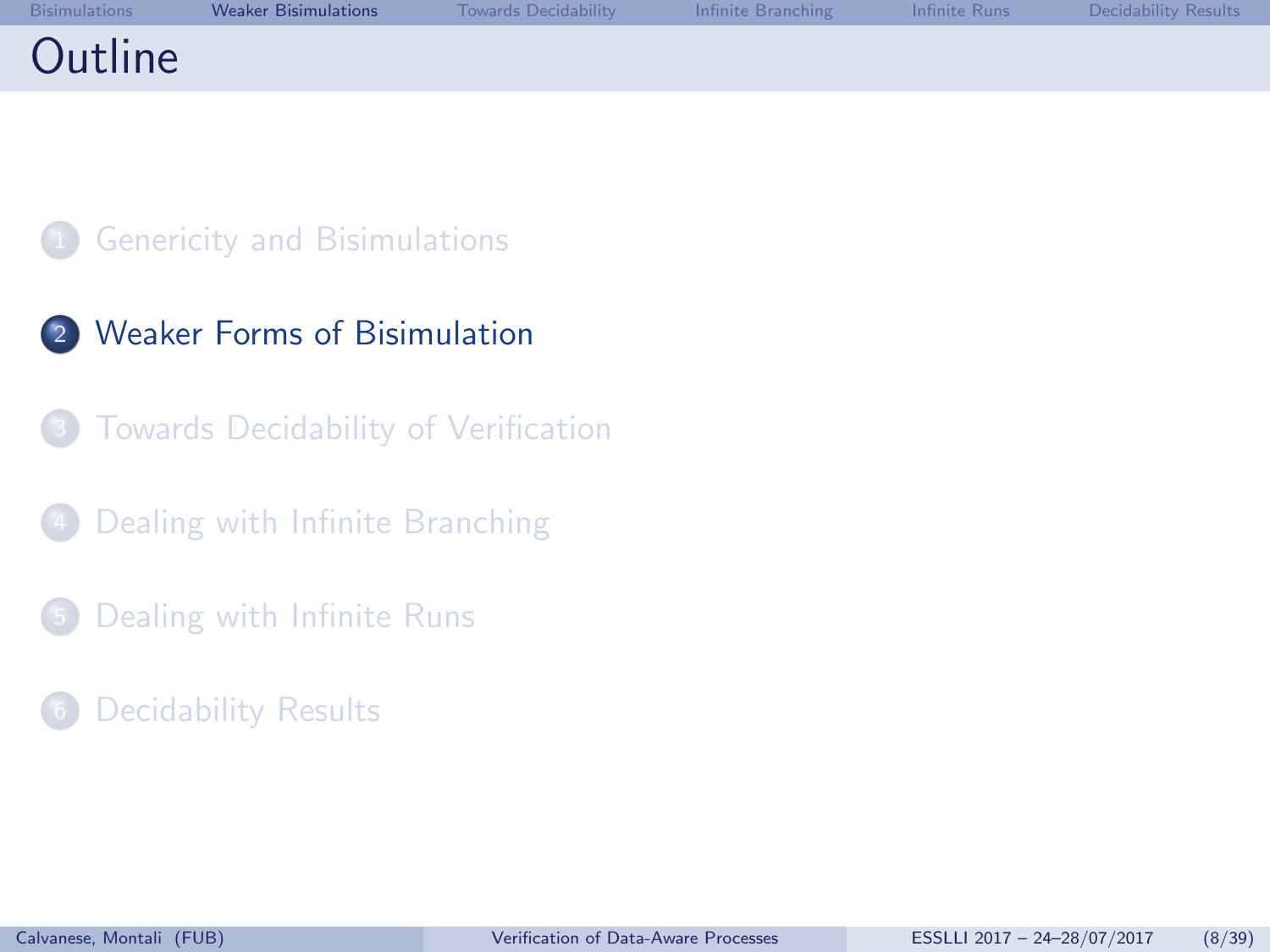The notion of **bisimulation** as just defined is suitable for  $\mu\mathcal{L}_{FO}$  (and LTL-FO), but is **too strong** for our purposes.

Note:

- $\bullet$   $\mu$  $\mathcal{L}_{FO}$  allows for quantifying over the whole domain.  $\rightarrow$  Captured by the global bijection in the definition of bisimulation.
- In  $\mu\mathcal{L}_A$ , instead we can quantify only over the active domain of the current state, and the evolution of its elements over time.  $\rightarrow$  The bijection should consider the history so far plus the new objects.
- In  $\mu\mathcal{L}_P$ , we can quantify only over the objects that persist.  $\sim$  The bijection should consider elements that persist in the state.

We suitably adjust the definition of bisimulation to reflect these restrictions.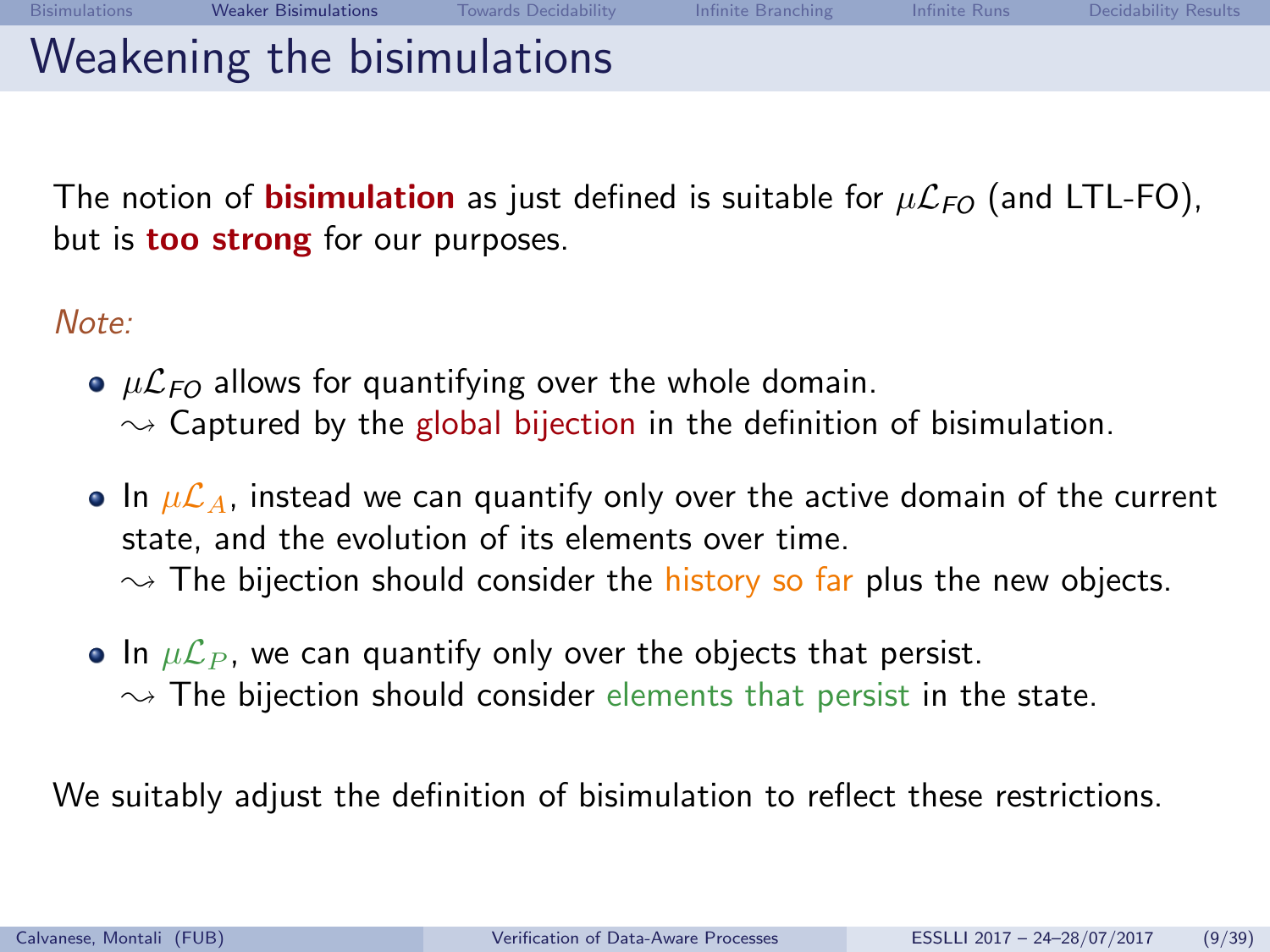Consider  $\Upsilon_1$ ,  $\Upsilon_2$  over **disjoint data domains**  $\Delta_1$ ,  $\Delta_2$ , with states  $S_1$ ,  $S_2$ . Let H be the set of all partial bijections between  $\Delta_1$  and  $\Delta_2$ .

A history-preserving bisimulation between  $\Upsilon_1$  and  $\Upsilon_2$ 

- is a ternary relation  $\approx^A \subseteq S_1 \times H \times S_2$ , connecting pairs of states under a bijection that tracks the history.
- In particular,  $\langle s_1, h, s_2 \rangle \in \approx_h^A$ , denoted  $s_1 \approx_h^A s_2$ , implies that:
	- $\bigodot$   $h \in H$  induces an **isomorphism** between  $db_1(s_1)$  and  $db_2(s_2)$ ;
	- $\bullet$  for each  $s_1'$ , if  $s_1 \Rightarrow_1 s_1'$  then there is an  $s_2'$  with  $s_2 \Rightarrow_2 s_2'$  and a bijection  $h'$  that extends  $h$ , such that  $s'_1 \approx^A_{h'} s'_2$ ;
	- <sup>3</sup> the other direction.
- $\Upsilon_1 \approx^A \Upsilon_2$  if there exists a partial bijection  $h_0$  such that  $s_{01} \approx^A_{h_0} s_{02}.$

#### Theorem

If  $\Upsilon_1 \approx^A \Upsilon_2$ , then for every  $\mu \mathcal{L}_A$  closed formula  $\Phi$ , we have that:

 $\Upsilon_1 \models \Phi$  if and only if  $\Upsilon_2 \models \Phi$ .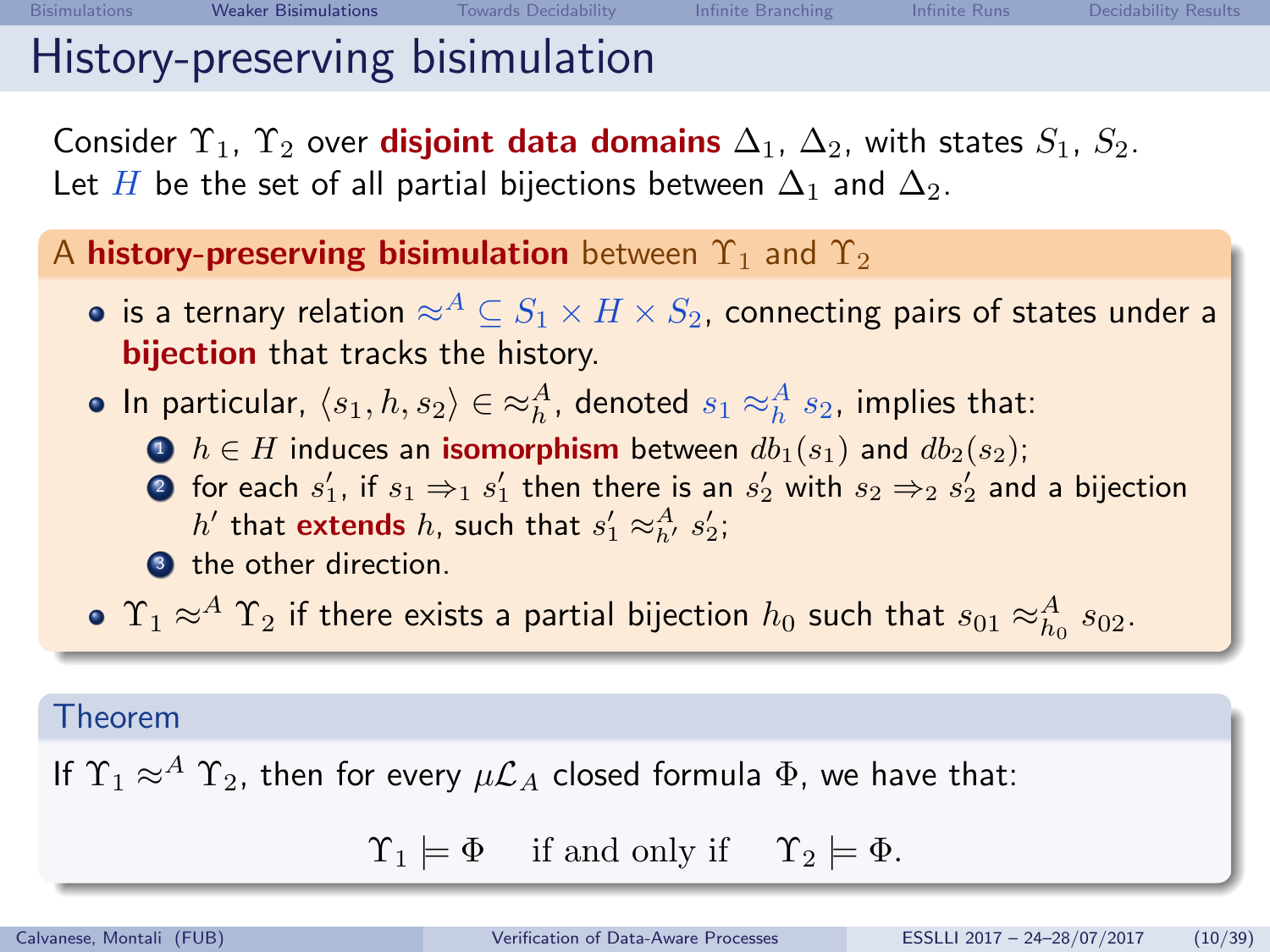## History-preserving bisimulation

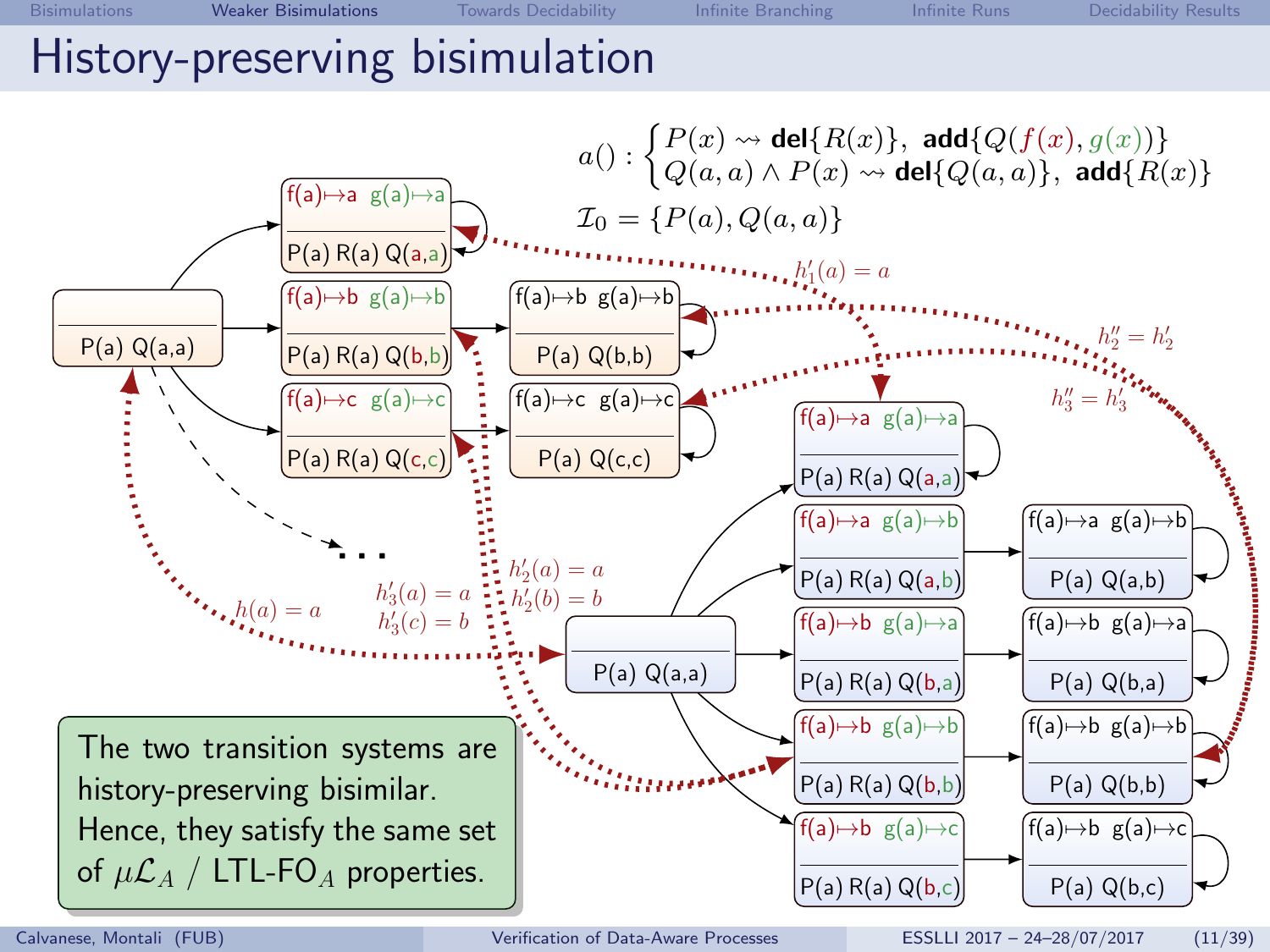## Persistence-preserving bisimulation

Consider  $\Upsilon_1$ ,  $\Upsilon_2$  over **disjoint data domains**  $\Delta_1$ ,  $\Delta_2$ , with states  $S_1$ ,  $S_2$ . Let H be the set of all partial bijections between  $\Delta_1$  and  $\Delta_2$ .

A persistence-preserving bisimulation between  $\Upsilon_1$  and  $\Upsilon_2$ 

- is a ternary relation  $\approx^P \subseteq S_1 \times H \times S_2$ , connecting pairs of states under a bijection that tracks the history of persisting objects.
- In particular,  $\langle s_1, h, s_2 \rangle \in \approx_h^P$ , denoted  $s_1 \approx_h^P s_2$  implies that:
	- $\bigodot$   $h \in H$  induces an **isomorphism** between  $db_1(s_1)$  and  $db_2(s_2)$ ;
	- $\bullet$  for each  $s_1'$ , if  $s_1 \Rightarrow_1 s_1'$  then there exists an  $s_2'$  with  $s_2 \Rightarrow_2 s_2'$  and a bijection  $h'$  that extends  $h$  restricted on  $\text{ADOM}(db_1(s_1)) \cup \text{ADOM}(db_1(s'_1)),$ such that  $s'_1 \approx_{h'}^P s'_2$ ;
	- **3** the other direction.
	- $\Upsilon_1 \approx^P \Upsilon_2$  if there exists a partial bijection  $h_0$  such that  $s_{01} \approx^P_{h_0} s_{02}.$

### Theorem

If  $\Upsilon_1 \approx^P \Upsilon_2$ , then for every  $\mu \mathcal{L}_P$  closed formula  $\Phi$ , we have that:

 $\Upsilon_1 \models \Phi$  if and only if  $\Upsilon_2 \models \Phi$ .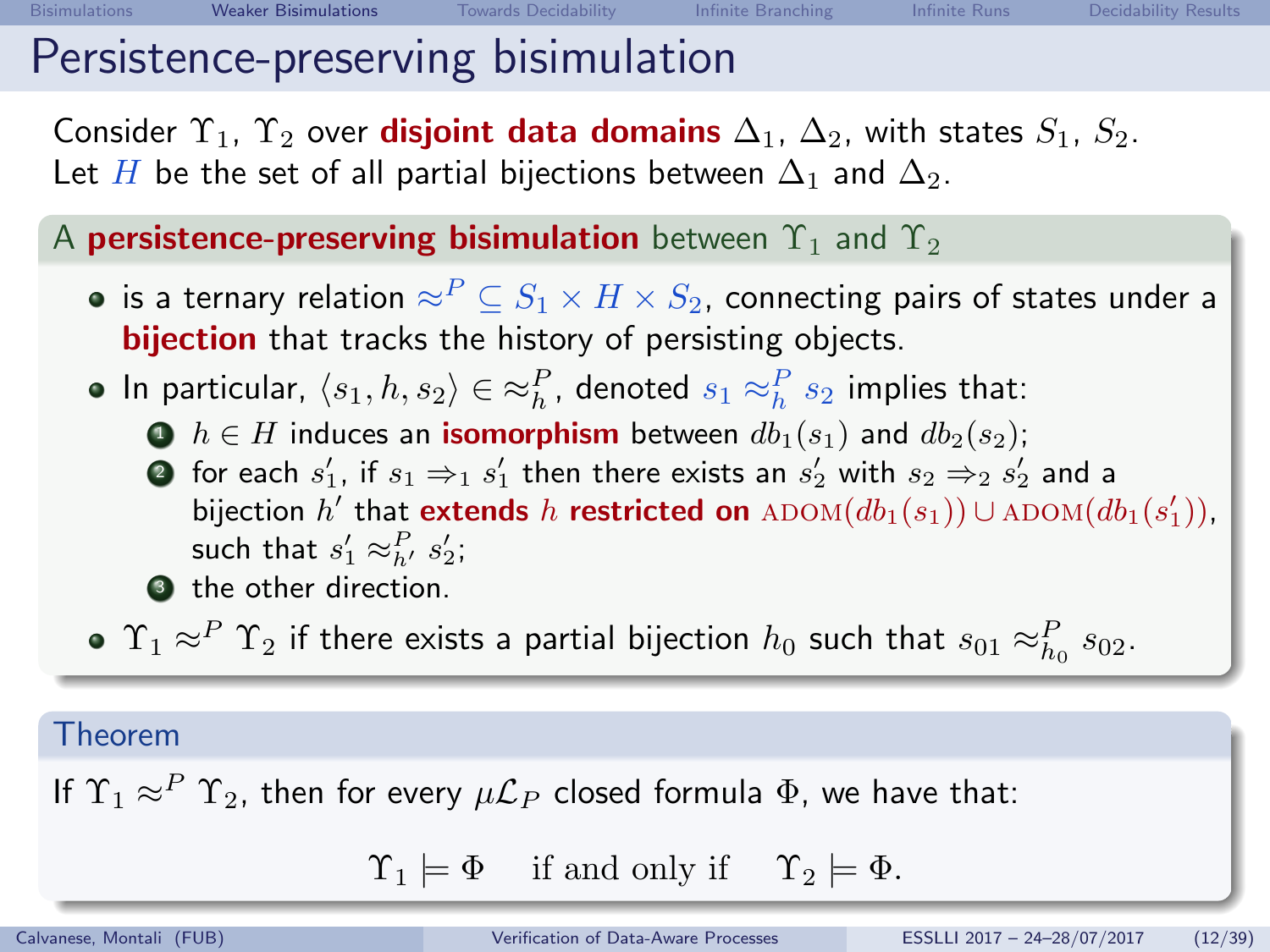The different bisimulations are tightly related to the logic variants that we have introduced.

Consider two RTSs  $\Upsilon_1 = \langle \Delta_1, \mathcal{R}, S_1, q_{10}, db_1, \Rightarrow_1 \rangle$  and  $\Upsilon_2 = \langle \Delta_2, R, S_2, q_{20}, db_2, \Rightarrow_2 \rangle$ with  $|\Delta_1| = |\Delta_2|$  infinite, a state  $s_1$  of  $T_1$ , and a state  $s_2$  of  $T_2$ .

Let  $s_1 \equiv_{\mu \mathcal{L}_{FO}} s_2$  denote that states  $s_1$  and  $s_2$  satisfy the same  $\mu \mathcal{L}_{FO}$  formulas, analogously for  $\mu\mathcal{L}_A$  and  $\mu\mathcal{L}_P$ .

#### Finite-active-domain transition system

Is a RTS such that the active domain of every state is finite (though not necessarily bounded by some given  $b$ ).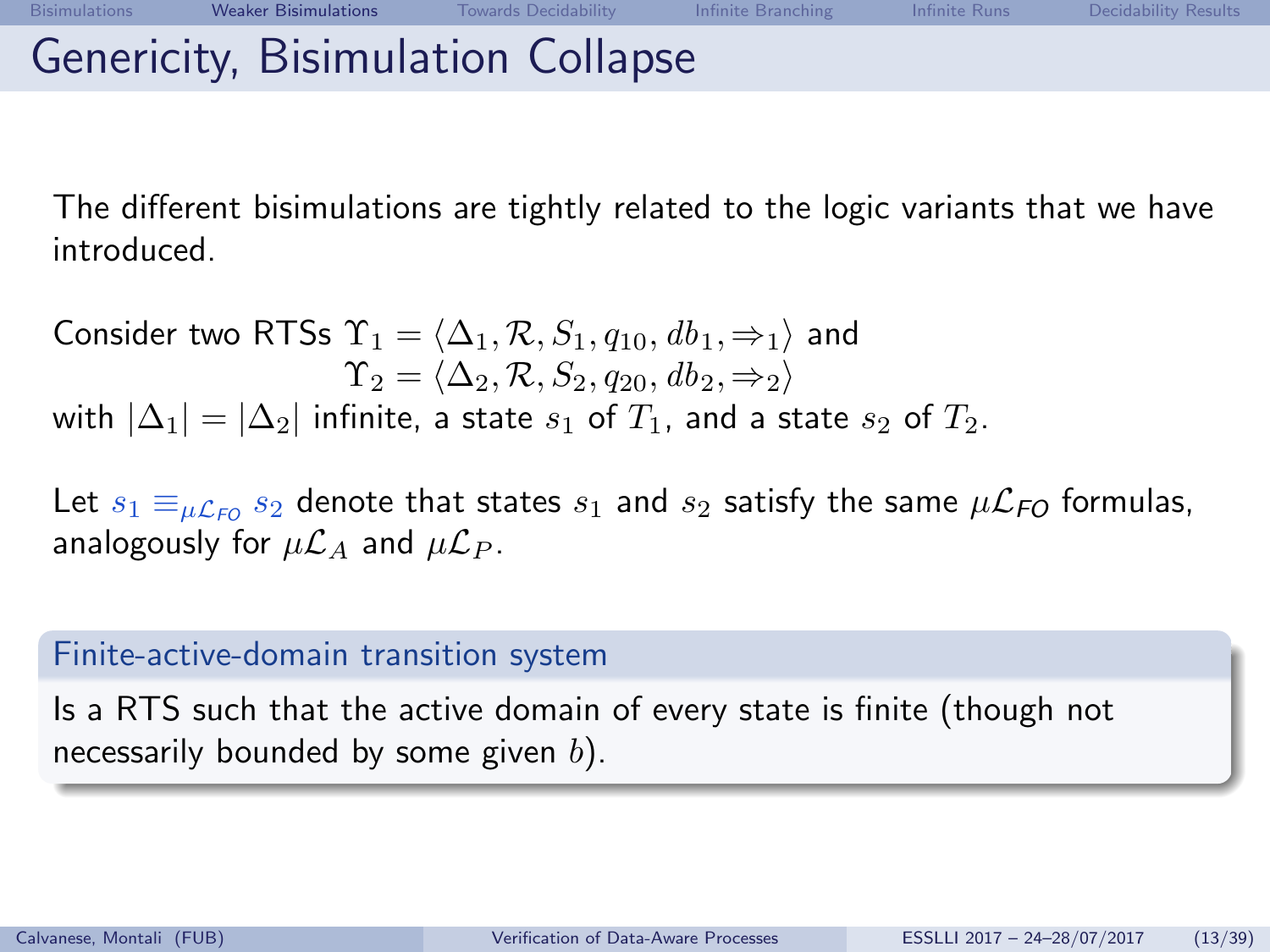#### The following **always** hold:

| $s_1 \approx s_2$                       | implies $s_1 \approx^A s_2$                     | implies $s_1 \approx^P s_2$                  |
|-----------------------------------------|-------------------------------------------------|----------------------------------------------|
| $s_1 \approx^P s_2$                     | implies $s_1 \equiv_{\mu \mathcal{L}_P} s_2$    |                                              |
| $s_1 \approx^A s_2$                     | implies $s_1 \equiv_{\mu \mathcal{L}_A} s_2$    |                                              |
| $s_1 \approx s_2$                       | implies $s_1 \equiv_{\mu \mathcal{L}_{FO}} s_2$ |                                              |
| $s_1 \equiv_{\mu \mathcal{L}_{FO}} s_2$ | implies $s_1 \equiv_{\mu \mathcal{L}_A} s_2$    | implies $s_1 \equiv_{\mu \mathcal{L}_P} s_2$ |

#### When  $T_1$  and  $T_2$  are **generic**:

 $s_1 \approx^P s_2$  equivalent  $s_1 \approx^A s_2$  equivalent  $s_1 \approx s_2$ 

### When  $T_1$  and  $T_2$  are generic and finite-active-domain:  $s_1 \equiv_{\mu \mathcal{L}_P} s_2$  equivalent  $s_1 \approx^P s_2$  $s_1 \equiv_{\mu \mathcal{L}_A} s_2$  equivalent  $s_1 \approx^A s_2$  $s_1 \equiv_{\mu \mathcal{L}_{FO}} s_2$  equivalent  $s_1 \approx s_2$  $s_1 \equiv_{\mu \mathcal{L}_P} s_2$ equivalent  $s_1 \equiv_{\mu \mathcal{L}_A} s_2$  equivalent  $s_1 \equiv_{\mu \mathcal{L}_{FO}} s_2$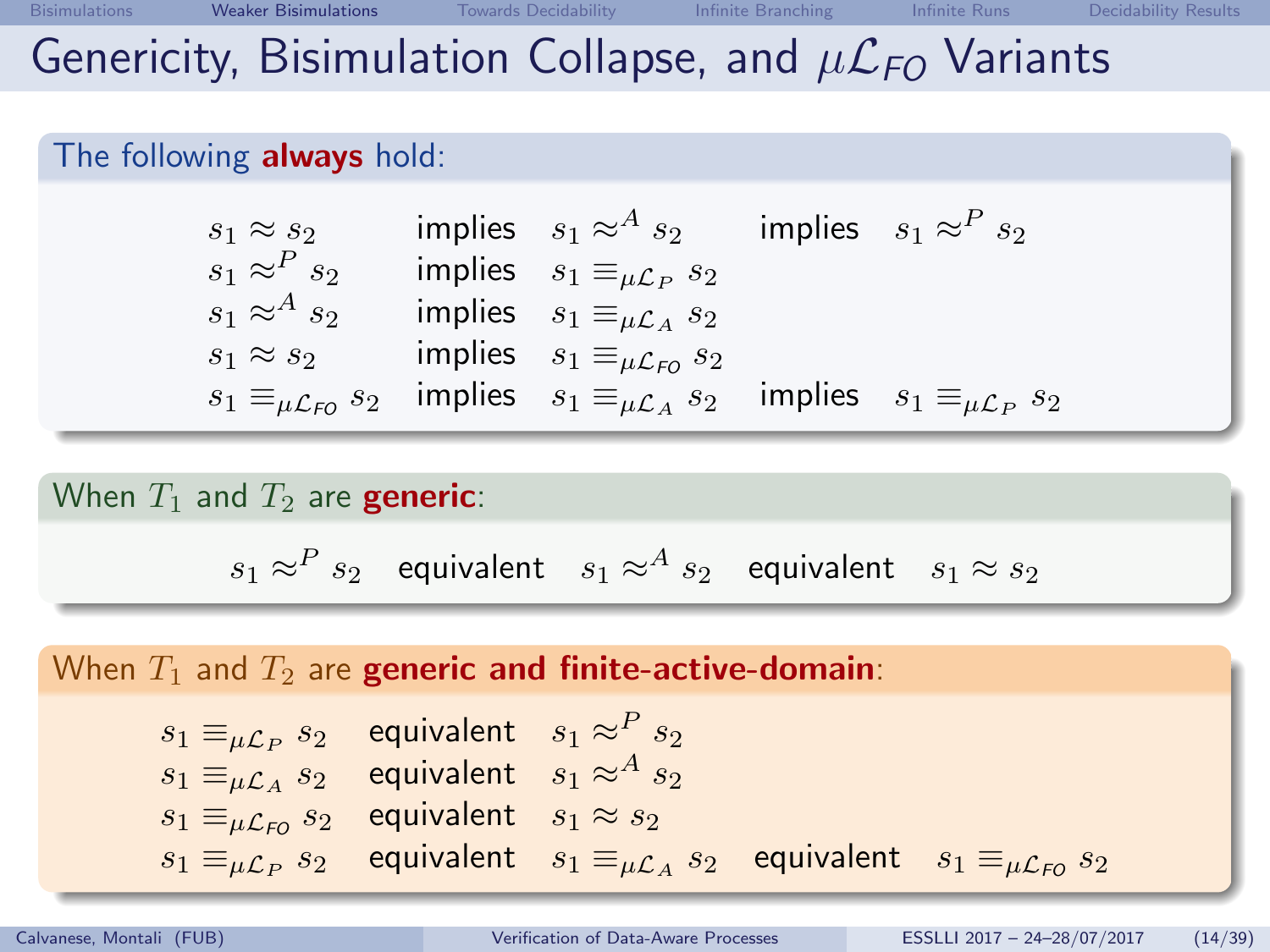<span id="page-15-0"></span>

|         | Bisimulations Weaker Bisimulations | Towards Decidability | <b>1999 Infinite Branching The Infinite Runs Constitution</b> Decidability Results |  |
|---------|------------------------------------|----------------------|------------------------------------------------------------------------------------|--|
| Outline |                                    |                      |                                                                                    |  |

- **[Genericity and Bisimulations](#page-1-0)**
- **[Weaker Forms of Bisimulation](#page-8-0)**
- 3 [Towards Decidability of Verification](#page-15-0)
- [Dealing with Infinite Branching](#page-19-0)
- <sup>5</sup> [Dealing with Infinite Runs](#page-25-0)
- [Decidability Results](#page-33-0)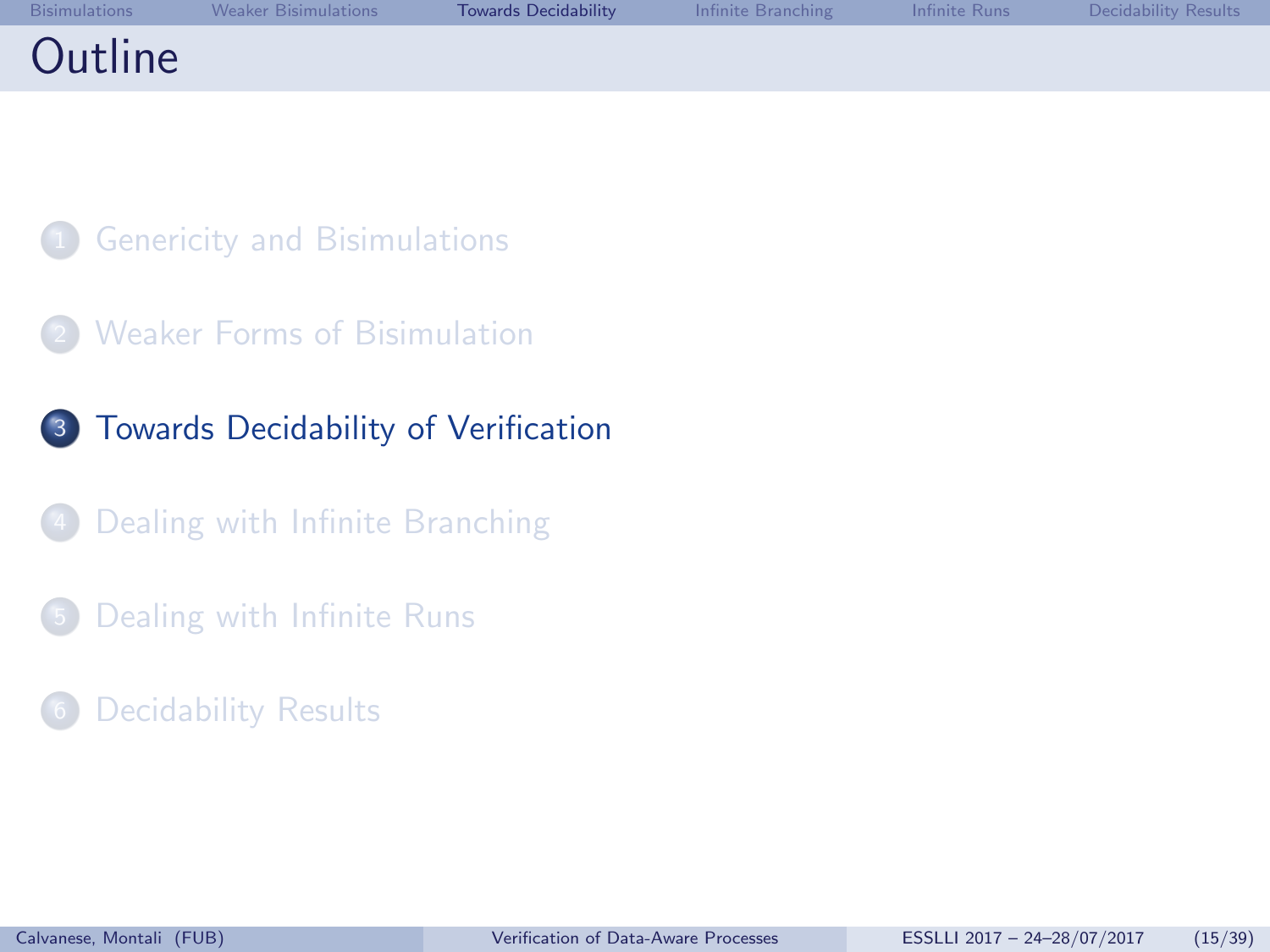We have seen the following results:

- Without restrictions on the form of the DCDS, even the simplest properties (reachability) is undecidable.
	- $\rightsquigarrow$  Towards decidability, we deal only with **state bounded DCDSs** and with logics with **active domain quantification** ( $\mu\mathcal{L}_A$ , LTL-FO<sub>A</sub>).
- Even for state bounded DCDS, we have that:
	- Model checking LTL-FO<sub>A</sub> (and hence LTL-FO) is undecidable.
	- Model checking  $\mu\mathcal{L}_A$  does not admit formula-independent abstractions.

To overcome these problems, we can follow different approaches:

- We consider a further restriction on DCDSs: run-boundedness (is only meaningful under deterministic services semantics).
- We consider a further restriction on the logics:  $\mu\mathcal{L}_P$  and LTL-FO<sub>P</sub>.
- We study formula-dependent abstractions.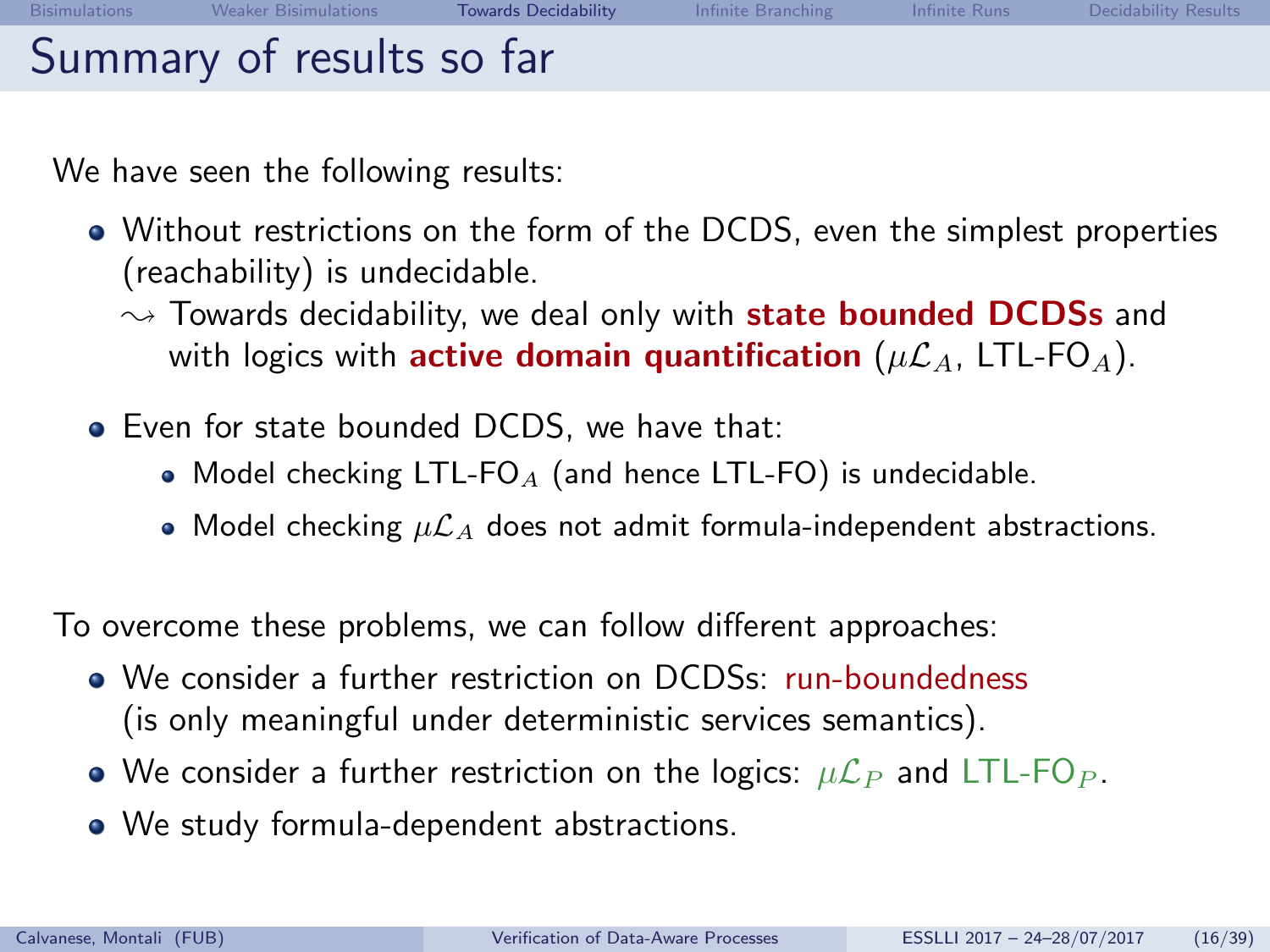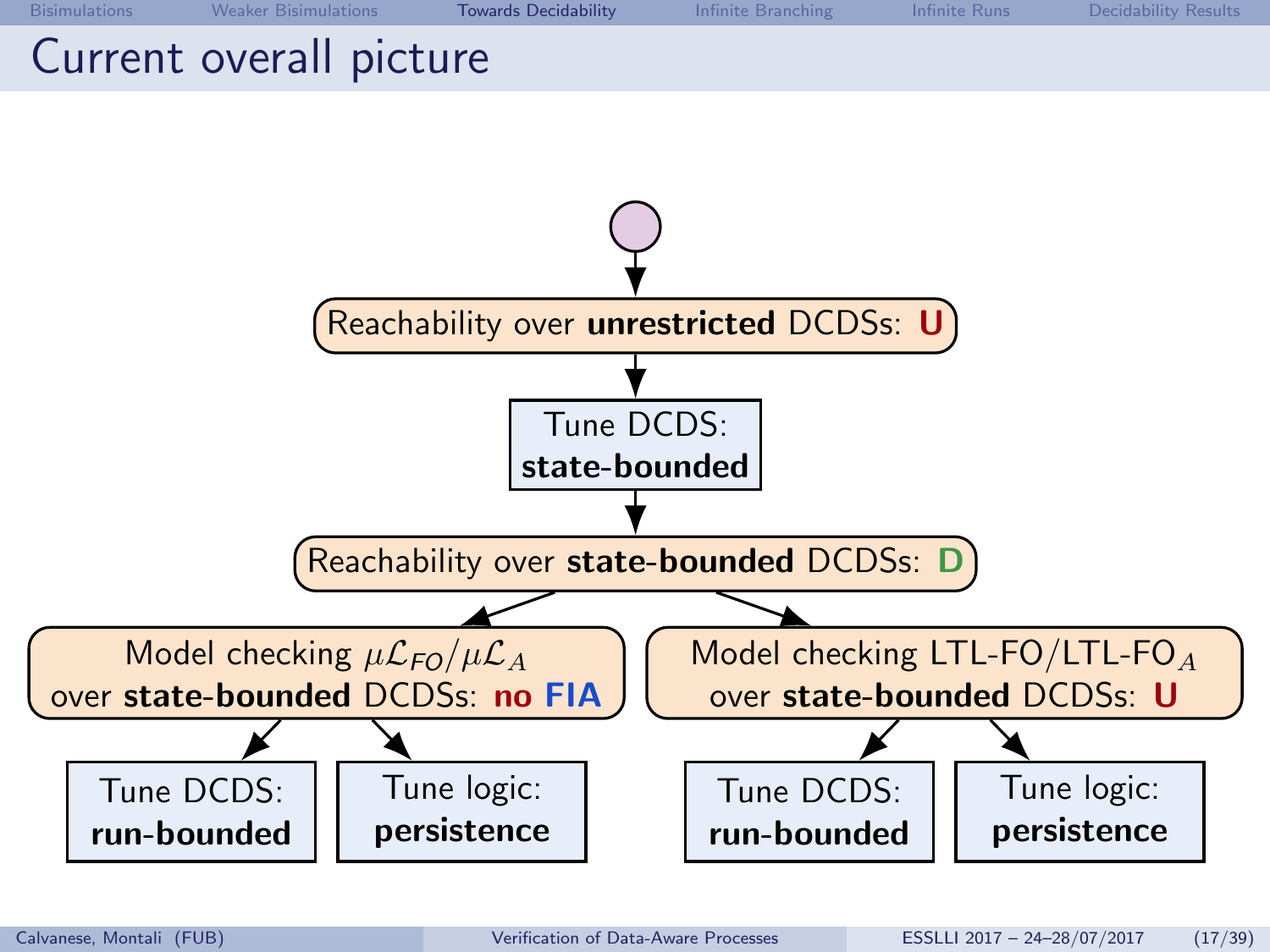## Towards decidability

We need to tame the two sources of infinity in the RTS  $\Upsilon_{\mathcal{X}}$  generated by a DCDS  $\mathcal{X}$ :

- infinite branching, due to external input;
- infinite runs, i.e., runs visiting infinitely many DBs.



To prove decidability of model checking for restricted DCDSs and a specific verification logic  $\mathcal{L}$ :

- We use as a tool bisimulations for the logic  $\mathcal{L}$ .
- We show that we can construct a finite-state RTS  $\Theta_{\mathcal{X}}$  that provides a faithful abstraction of  $\Upsilon_{\mathcal{X}}$  for formulas of  $\mathcal{L}$ .

In other words,  $\Theta_{\mathcal{X}}$  and  $\Upsilon_{\mathcal{X}}$  are bisimilar, under the bisimulation for  $\mathcal{L}$ .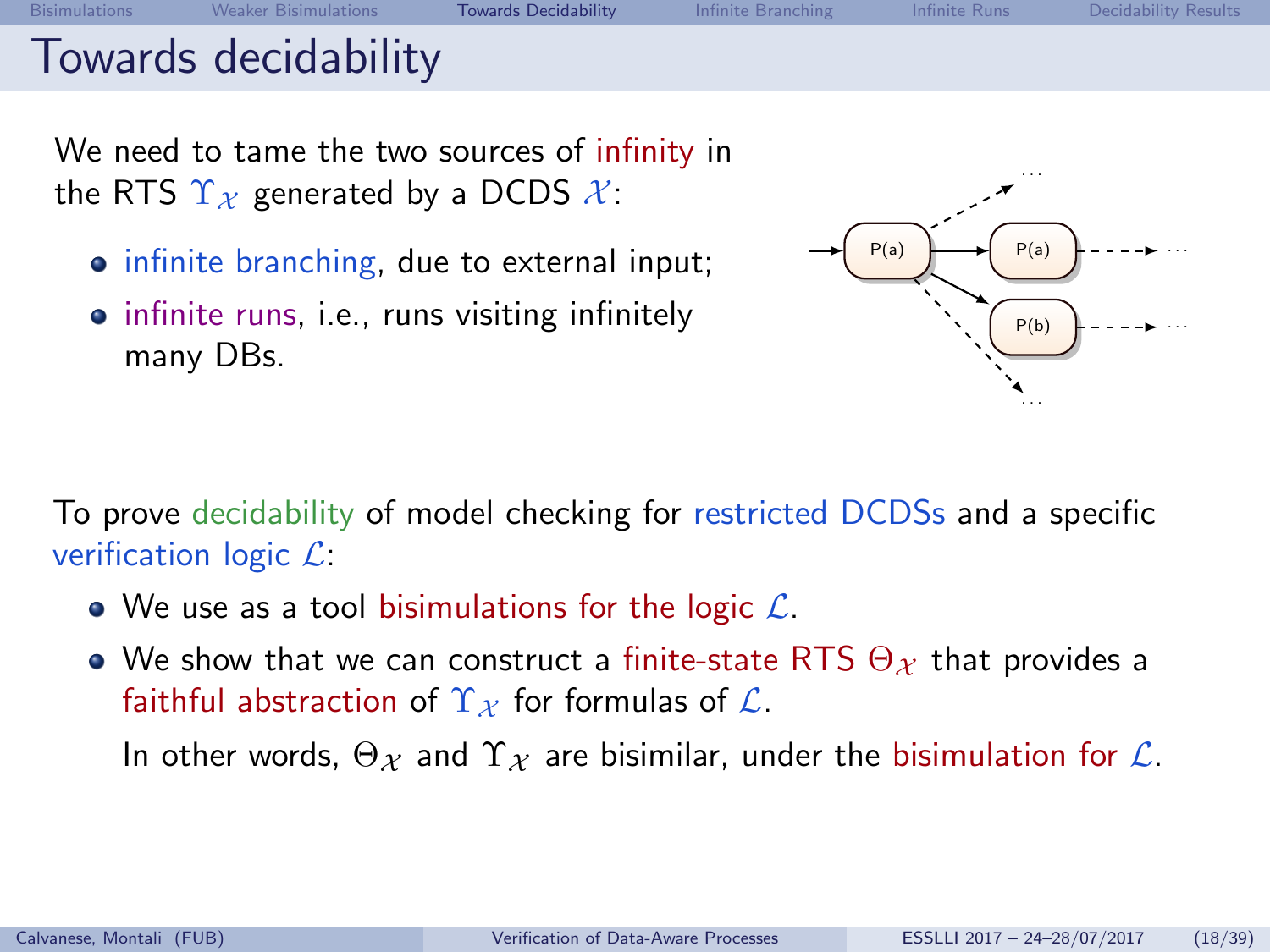<span id="page-19-0"></span>

|         | Bisimulations Weaker Bisimulations | <b>Example 1 Towards Decidability</b> |  | <b>Infinite Branching The Infinite Runs Contained Branching Contains Contains Infinite Property</b> |
|---------|------------------------------------|---------------------------------------|--|-----------------------------------------------------------------------------------------------------|
| Outline |                                    |                                       |  |                                                                                                     |

- **[Genericity and Bisimulations](#page-1-0)**
- **[Weaker Forms of Bisimulation](#page-8-0)**
- [Towards Decidability of Verification](#page-15-0)
- <sup>4</sup> [Dealing with Infinite Branching](#page-19-0)
- <sup>5</sup> [Dealing with Infinite Runs](#page-25-0)
- [Decidability Results](#page-33-0)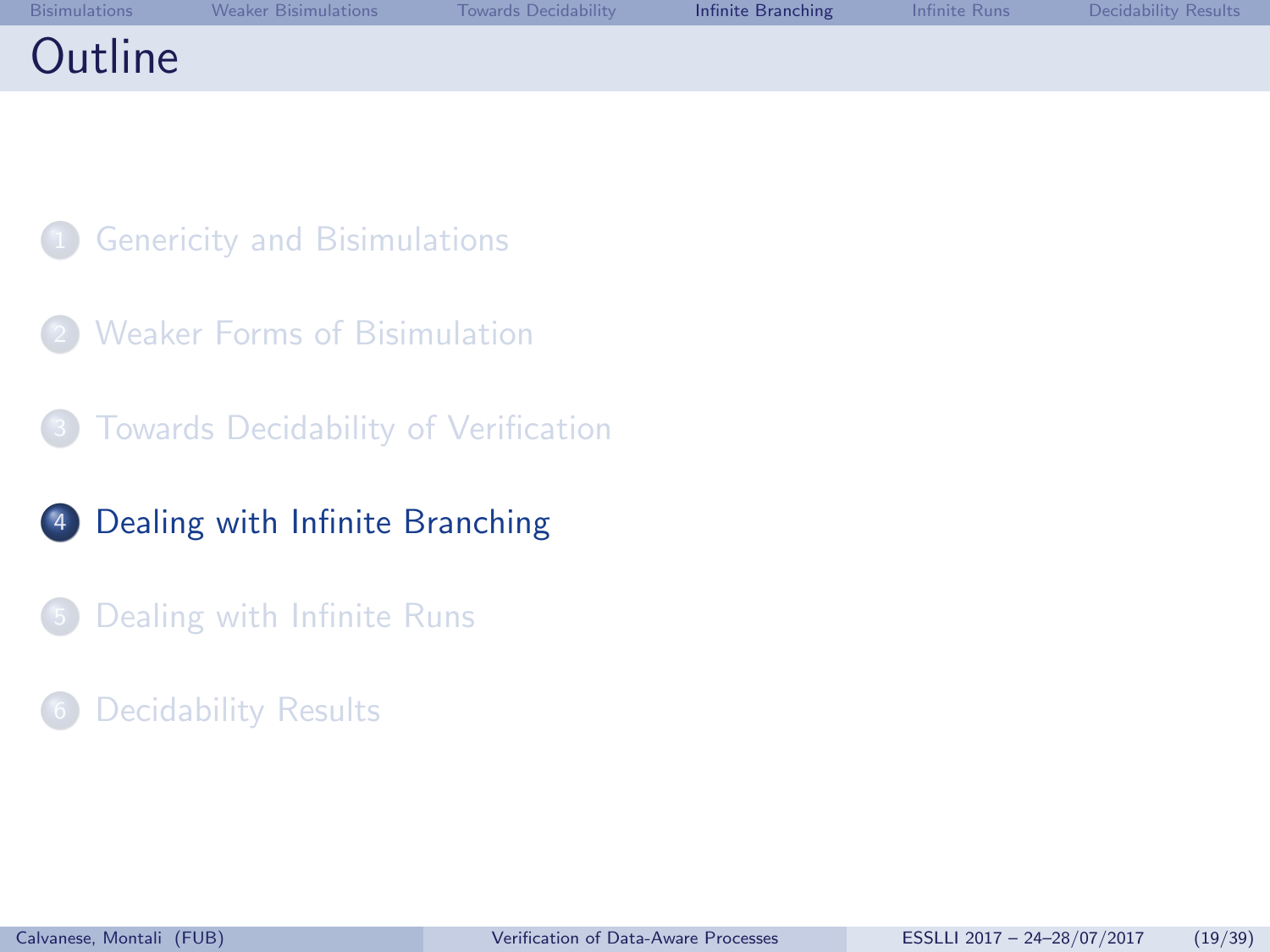[Bisimulations](#page-1-0) [Weaker Bisimulations](#page-8-0) [Towards Decidability](#page-15-0) Infin**ite Branching** [Infinite Runs](#page-25-0) [Decidability Results](#page-33-0) Dealing with infinite branching

- Infinite branching is caused by the infinite number of possible combinations of values returned by the service calls.
- Notice, however, that for each state along a run:
	- only a finite number of values have been encountered so far, and
	- only a finite number of service calls are issued when an action is executed.
- Hence, due to genericity, we need only to take into account:
	- whether a new value is equal to or differs from a value encountered so far;
	- whether new values obtained from different service calls are equal to or differ from each other.



 $\rightarrow$  *Note:* Instead of actual values, use **isomorphic types** based on equality commitments.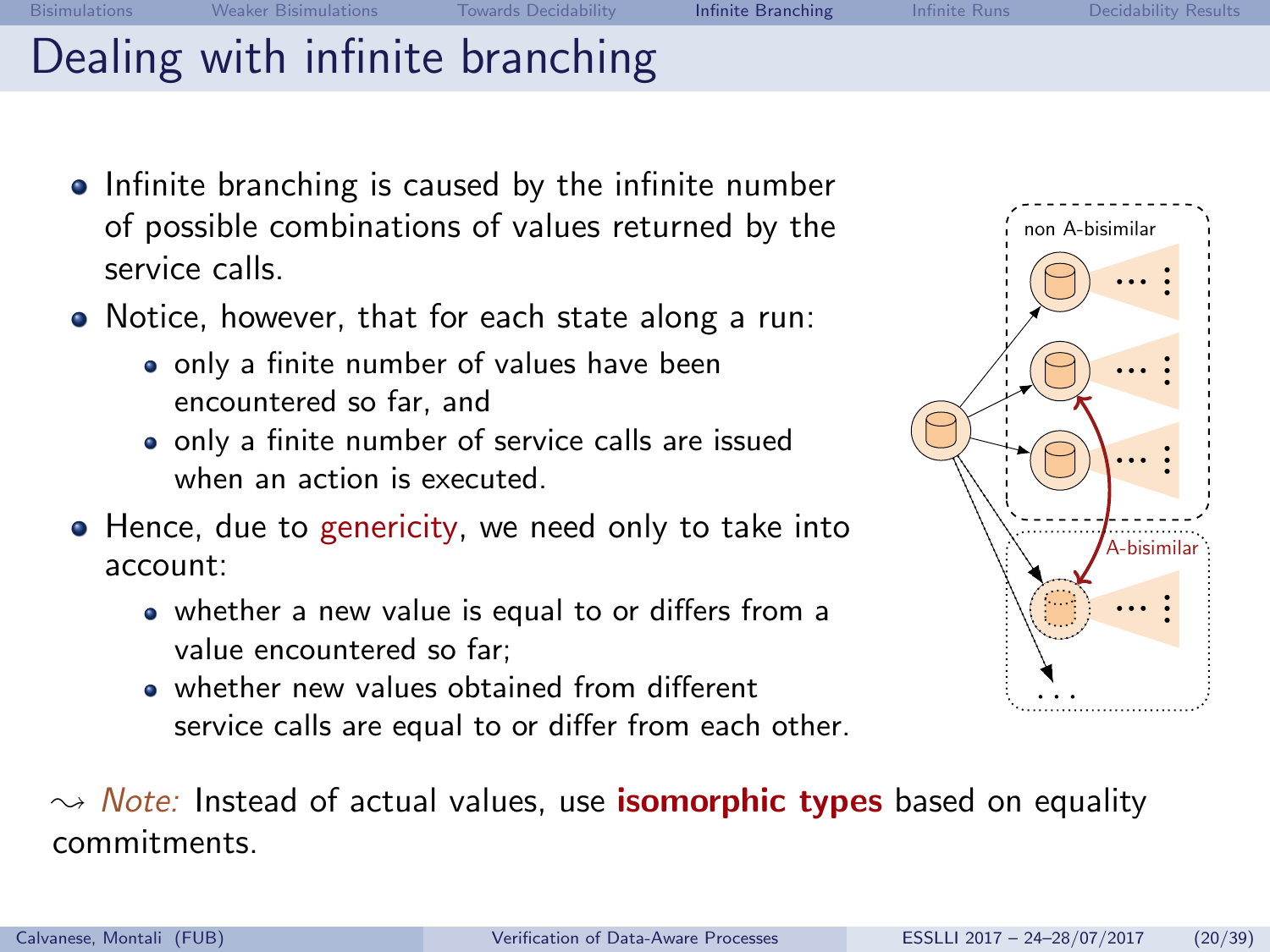Consider a set  $D$  consisting of:

- constants, and
- terms obtained by applying functions to constants (i.e., service calls).

### **Equality commitment** (EqC)  $H$  on D

is a partition of  $D$  such that each element of the partition contains at most one constant (but arbitrarily many terms).

*Note:* each equality commitment H induces an equality relation  $=_y$  on the elements of D.

Given a state s of  $\Upsilon_X$  with DB *I*, we consider now EqCs on

- ADOM( $\mathcal{I}$ ) ∪ ADOM( $\mathcal{I}_0$ ) as the set of constants, and
- CALLS $(\overline{\mathcal{I}})$  as the set of terms.

Note: there are only finitely many such EqCs.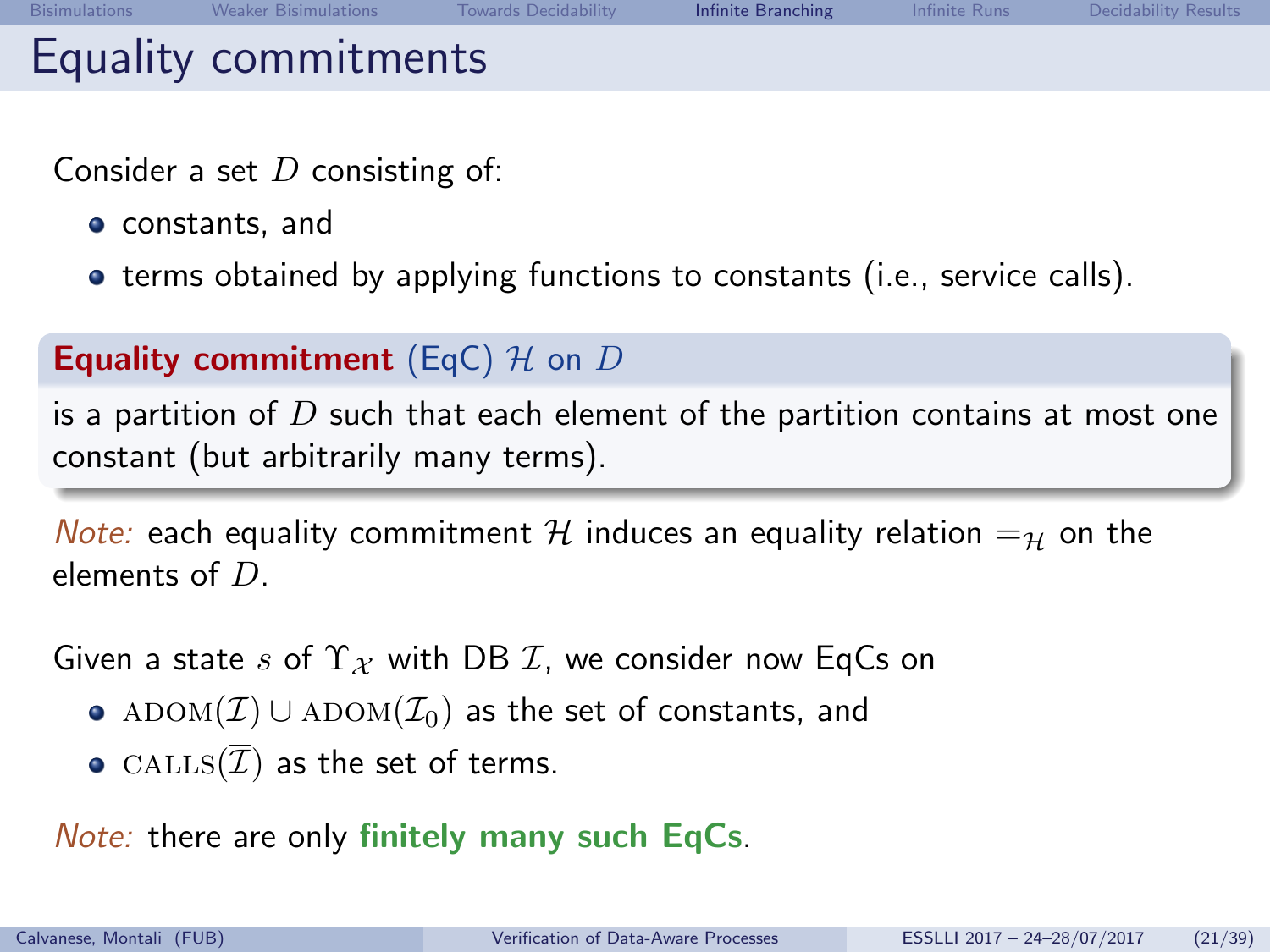## Equality commitments and pruning

A service call evaluation  $\theta$  respects an EqC  $\mathcal H$ 

if for every two terms  $t_1, t_2$ , we have that  $t_1\theta = t_2\theta$  if and only if  $t_1 =_\mathcal{H} t_2$ .

For an action  $\alpha$  and parameter evaluation  $\sigma$ , consider now all successors of state s according to an EqC  $H$ :

- **•** For each  $\theta$  that respects H, state s has one successor  $D\Omega(\mathcal{I}, \alpha, \sigma, \theta)$ .
- All such successors are isomorphic. Hence each EqC  $H$  determines an isomorphism type.
- We can now prune all isomorphic successors except one, which is kept as representative of the isomorphism type.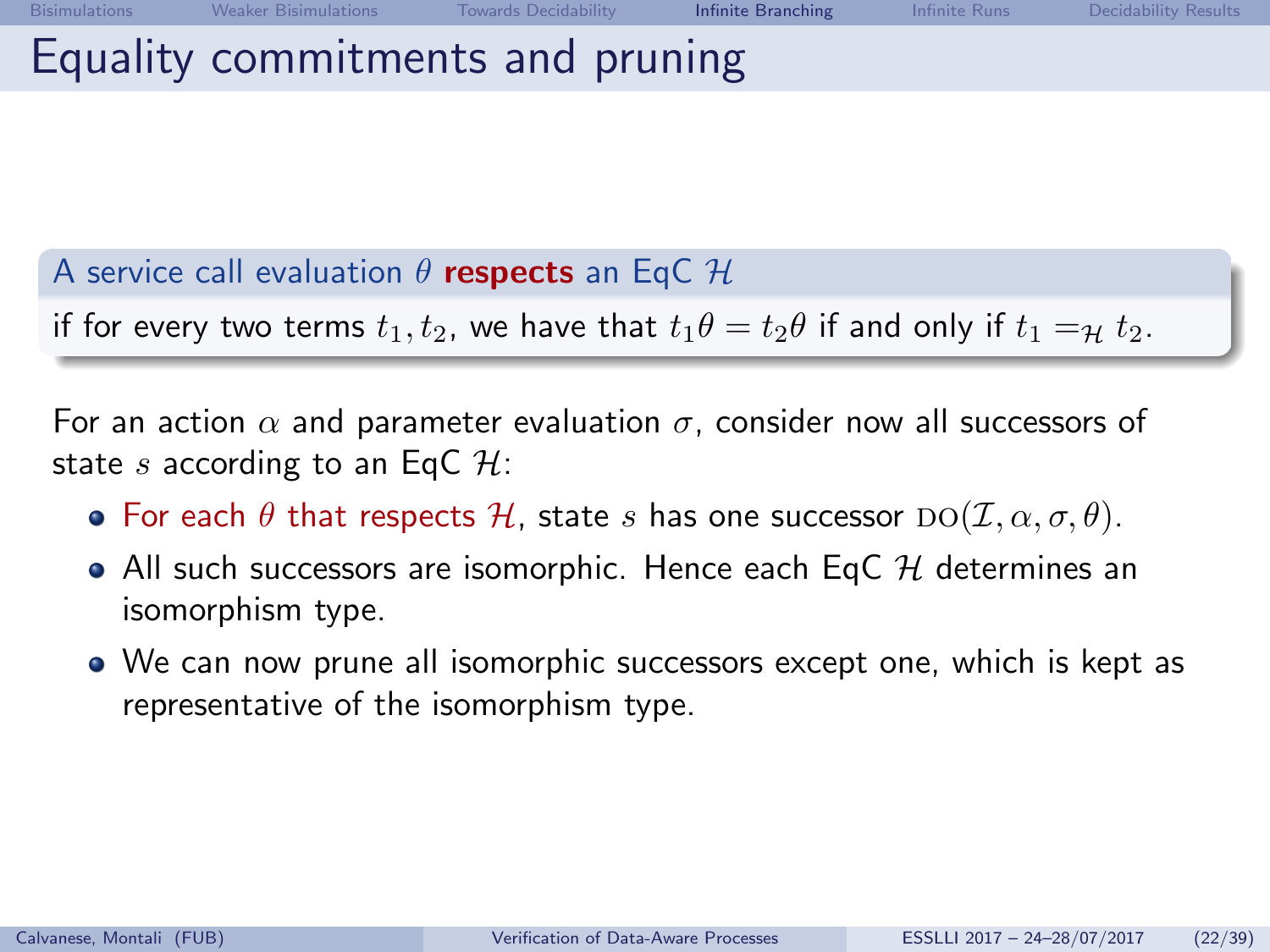Consider action  $\alpha$  with no params and using a nondeterministic service call f:  $\alpha$ ·EFF =  $\{R(x, y) \leadsto \text{add}\{S(f(x), f(y))\}\}$ 

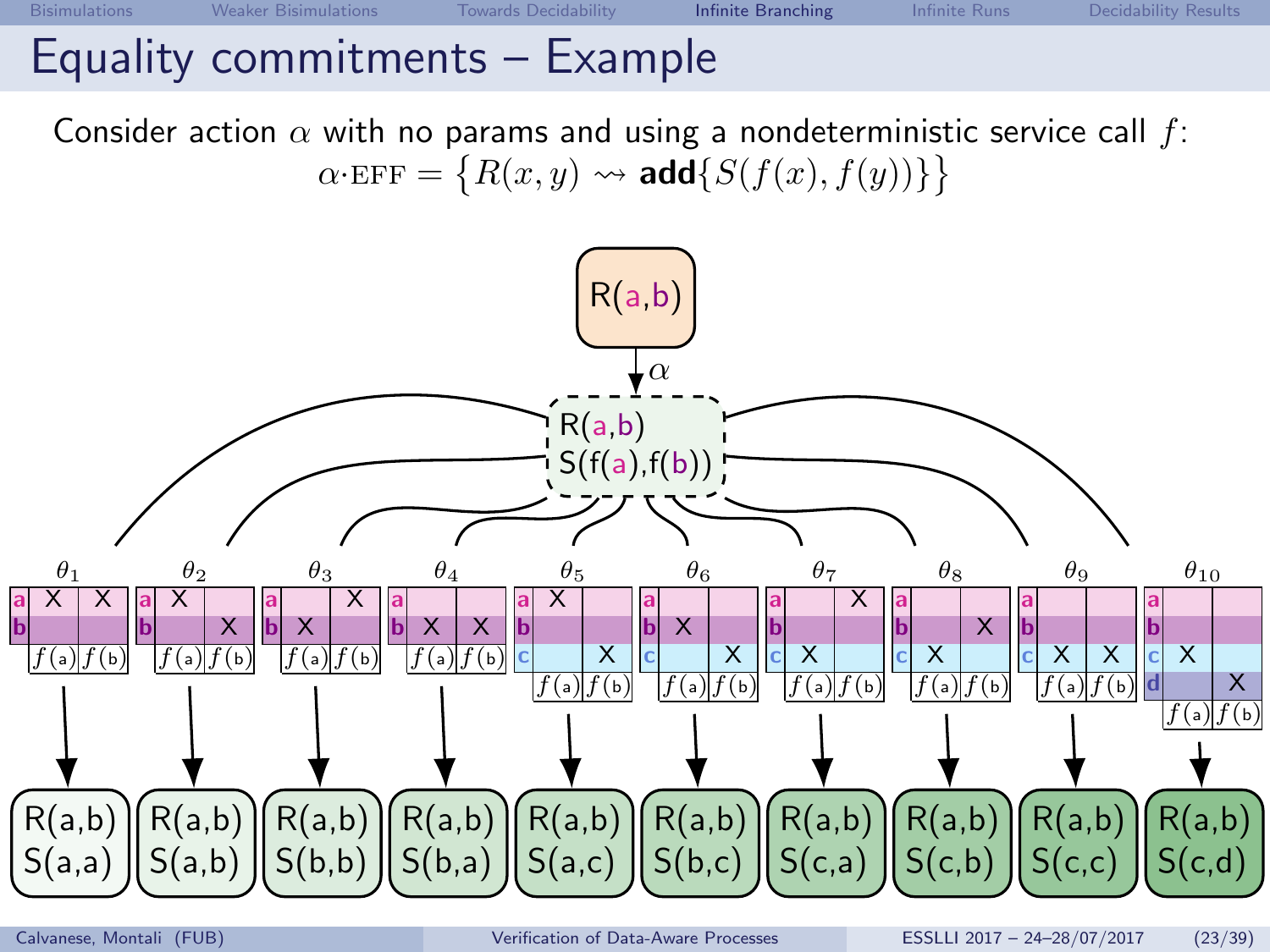Let  $\Theta_{\mathcal{X}}$  be the RTS obtained from  $\Upsilon_{\mathcal{X}}$  by pruning successor nodes according to equality commitments. Then:

- $\bullet$   $\Theta_{\mathcal{X}}$  is finite branching.
- $\bullet$   $\Theta_X$  and  $\Upsilon_X$  are persistence-preserving bisimilar.

### Note:

- In the construction of  $\Theta_{\mathcal{X}}$ , we have computed EqCs by considering as constants only the elements of the active domains of the current state and of the initial state  $s_0$ .
- Instead, if we determine EqCs by considering as constants all values along the history, then:
	- $\Theta_{\mathcal{X}}$  is still finite branching.
	- $\Theta_X$  and  $\Upsilon_X$  are history-preserving bisimilar.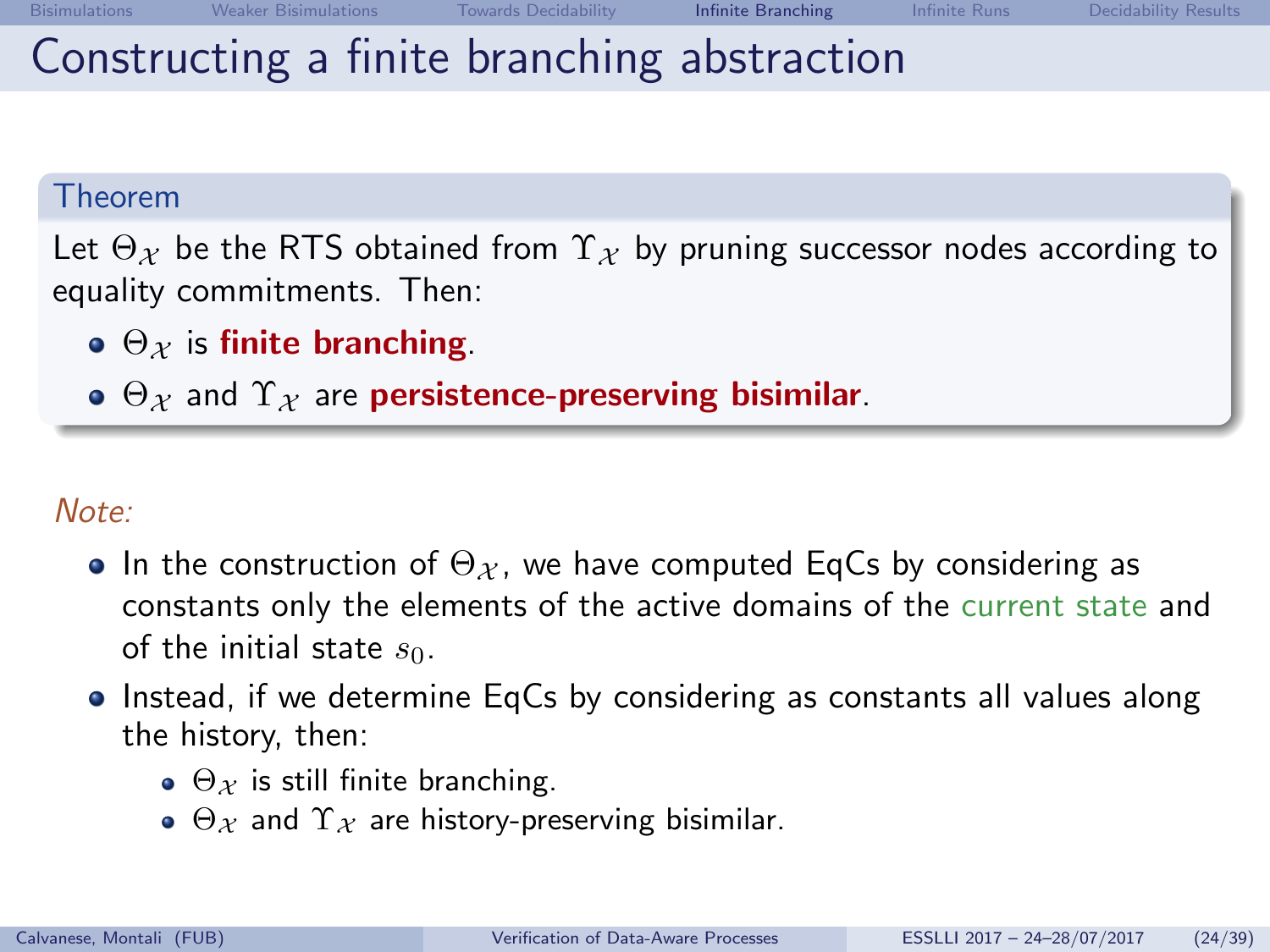<span id="page-25-0"></span>

| <b>Bisimulations</b> | <b>Weaker Bisimulations</b> | Towards Decidability | Infinite Branching | <b>Infinite Runs</b> | Decidability Results |
|----------------------|-----------------------------|----------------------|--------------------|----------------------|----------------------|
| Outline              |                             |                      |                    |                      |                      |

- **[Genericity and Bisimulations](#page-1-0)**
- **[Weaker Forms of Bisimulation](#page-8-0)**
- [Towards Decidability of Verification](#page-15-0)
- [Dealing with Infinite Branching](#page-19-0)
- <sup>5</sup> [Dealing with Infinite Runs](#page-25-0)
- [Decidability Results](#page-33-0)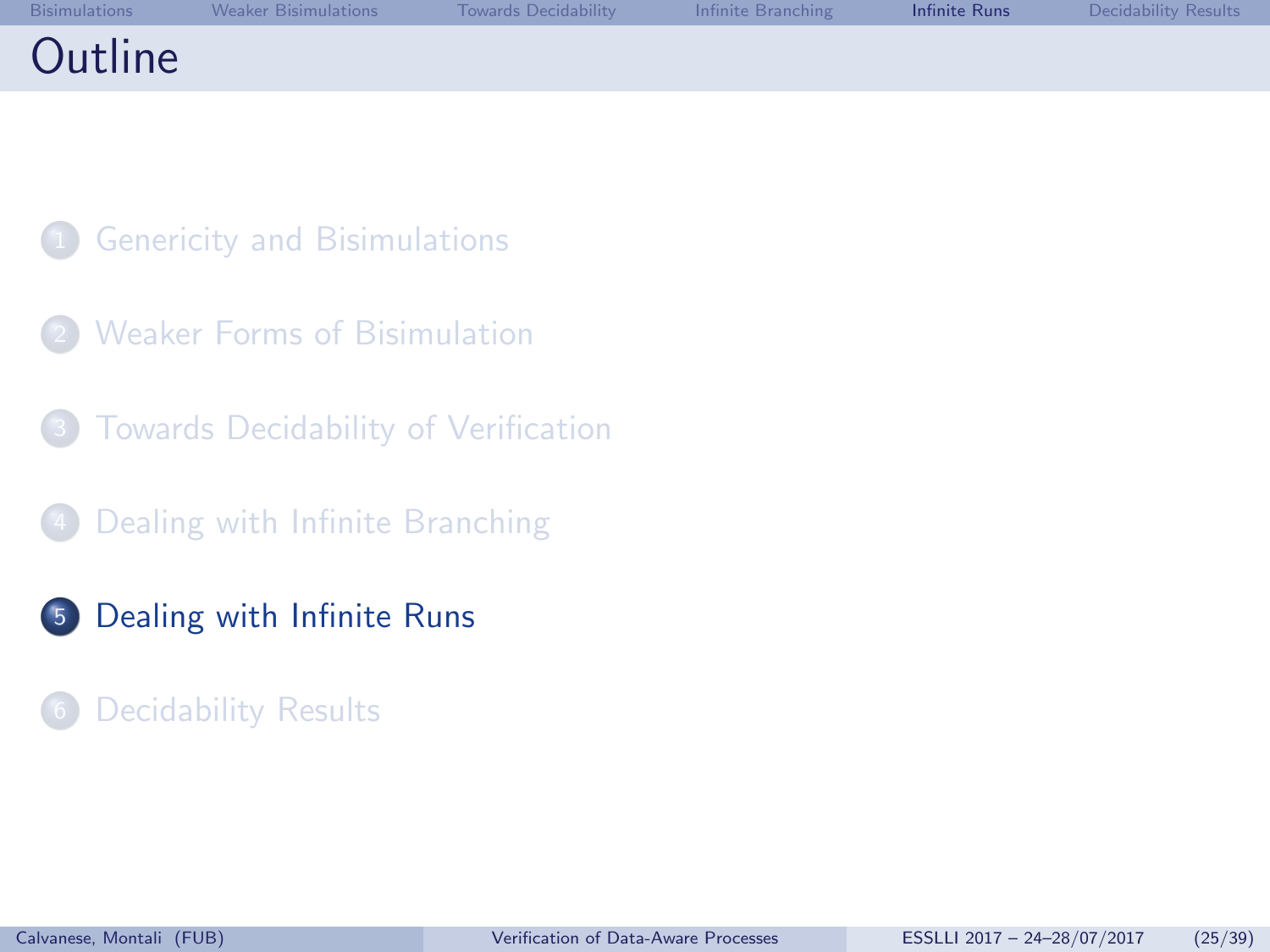Dealing with infinite runs

We still need to address infiniteness of the RTS coming from possibly *infinite* runs, which may accumulate infinitely many new values along the run.

Two approaches to deal with this:

- **1** Restrict the DCDS, by ruling out a priori the accumulation of infinitely many values along a run.  $\sim$  run-bounded DCDSs
- <sup>2</sup> Restrict the logics, making them "insensitive" to the infinitely many values.  $\rightarrow$  persistence-preserving variants of  $\mu\mathcal{L}_{FO}$  and LTL-FO

Recall: the DCDSs we consider are state-bounded!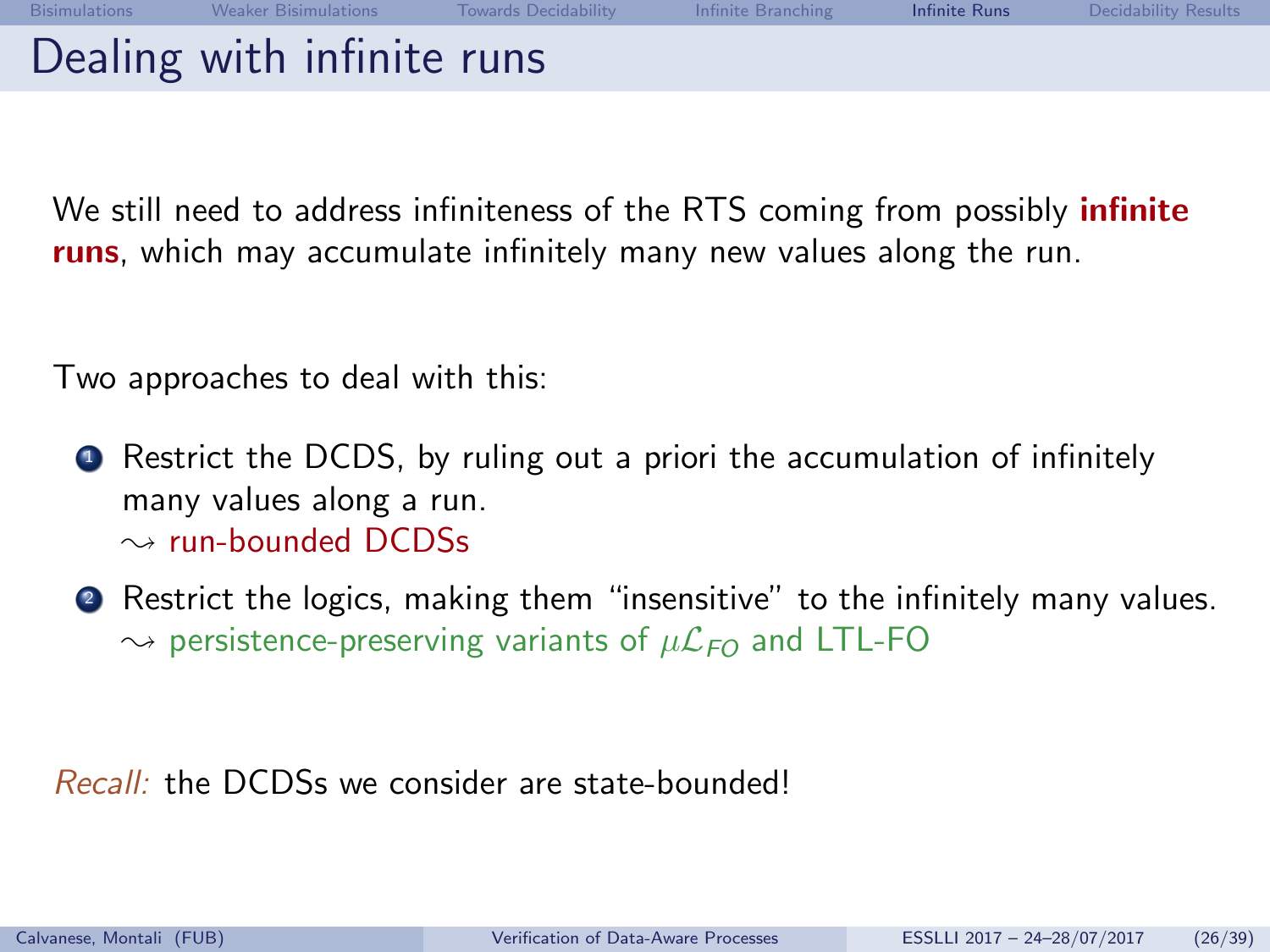### A DCDS  $X$  is run-bounded

if there exists a fixed number b such that the number of values used in each (infinite) run of X, is bounded by b: given  $\Upsilon_{\mathcal{X}} = \langle \Delta, \mathcal{R}, S, s_0, db, \Rightarrow \rangle$ , for each sequence  $s_0, s_1, s_2, \ldots$  such that  $s_i \Rightarrow s_{i+1}$  for all  $i \geq 0$ , we have that  $|\bigcup_{i\geq 0}$  ADOM $(d b(s_i))| \leq b$ .

Note:

- In general, even when X is run-bounded,  $\Upsilon_{\mathcal{X}}$  is still infinite-state due to infinite branching (but we have seen how to cope with this).
- Run-boundedness is a semantic condition.

#### Theorem

- Verification of  $\mu\mathcal{L}_A$  over run-bounded DCDSs is decidable and can be reduced to model checking of propositional  $\mu$ -calculus over a finite TS.
- Verification of LTL-FO<sub>A</sub> over run-bounded DCDSs is decidable and can be reduced to model checking of propositional LTL over a finite TS.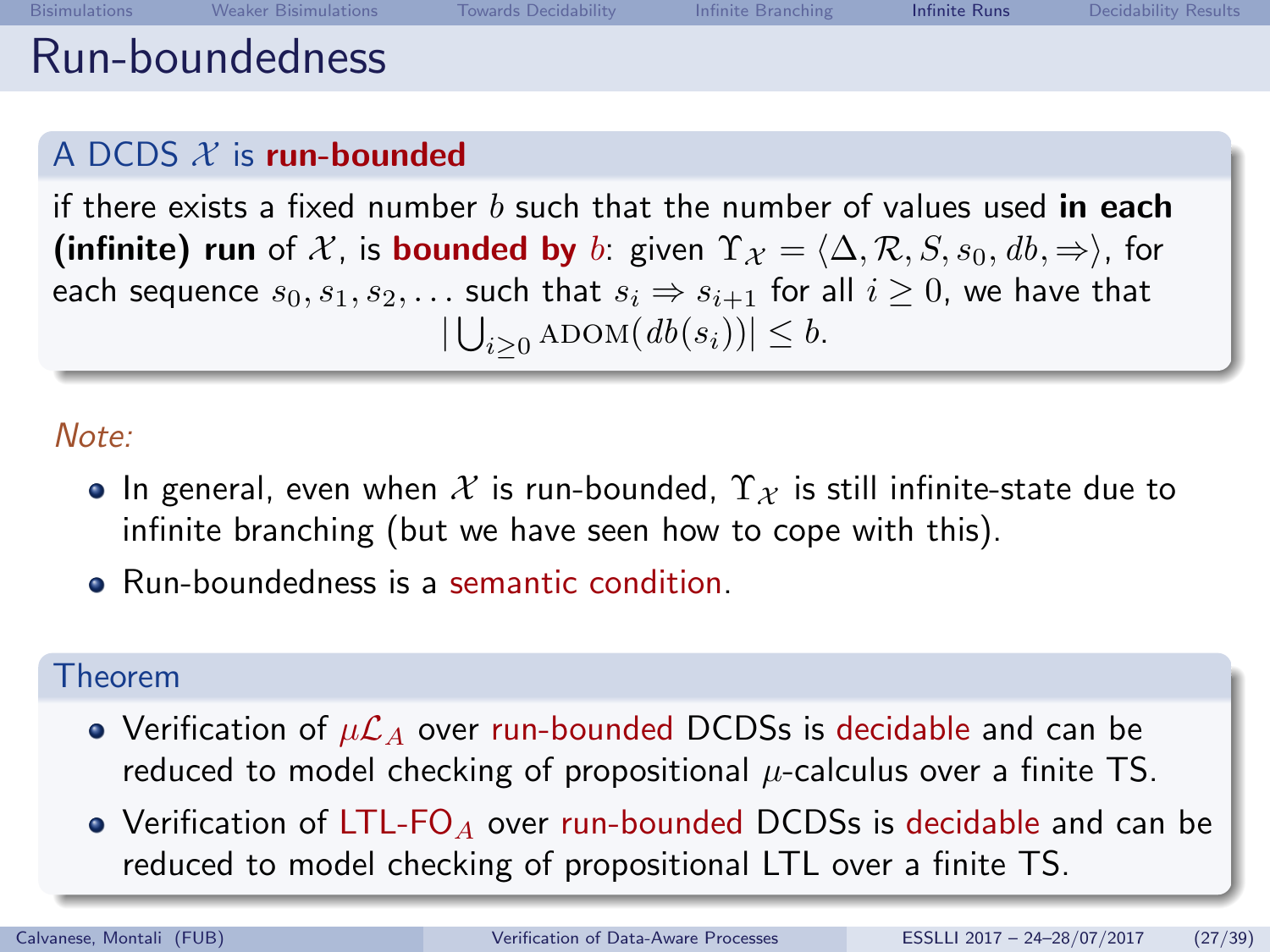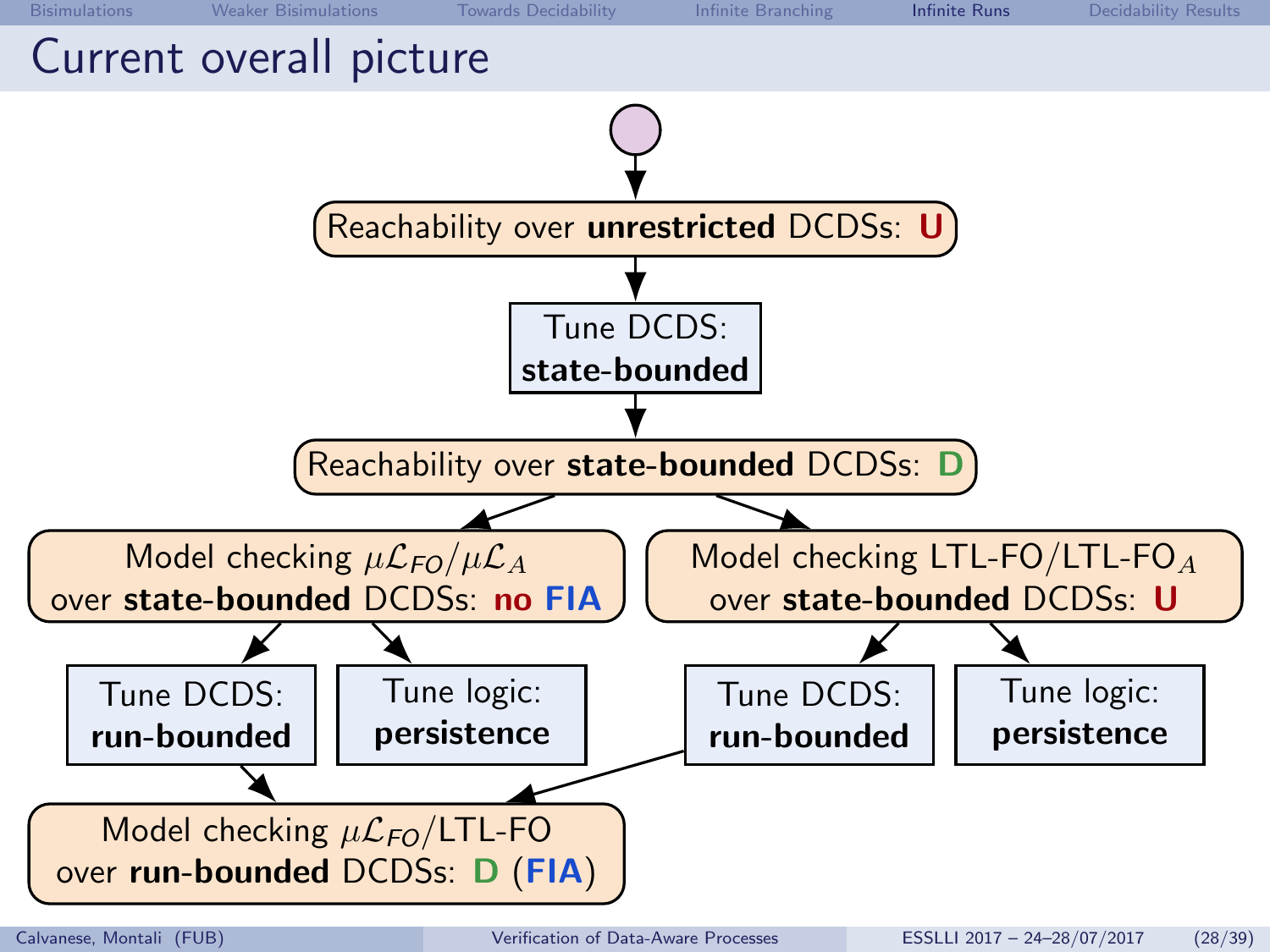## Avoiding run-boundedness

### Run-boundedness is a rather restrictive condition for DCDSs

- With non-deterministic services: only a finite number of service calls . . .
- With deterministic services: only a finite number of distinct service calls . . .
- may be issued along a run.

Instead of requiring run-boundedness, we:

- restrict the form of quantification, and
- $\bullet$  show how to construct a finite faithful abstraction in which we reuse values along runs.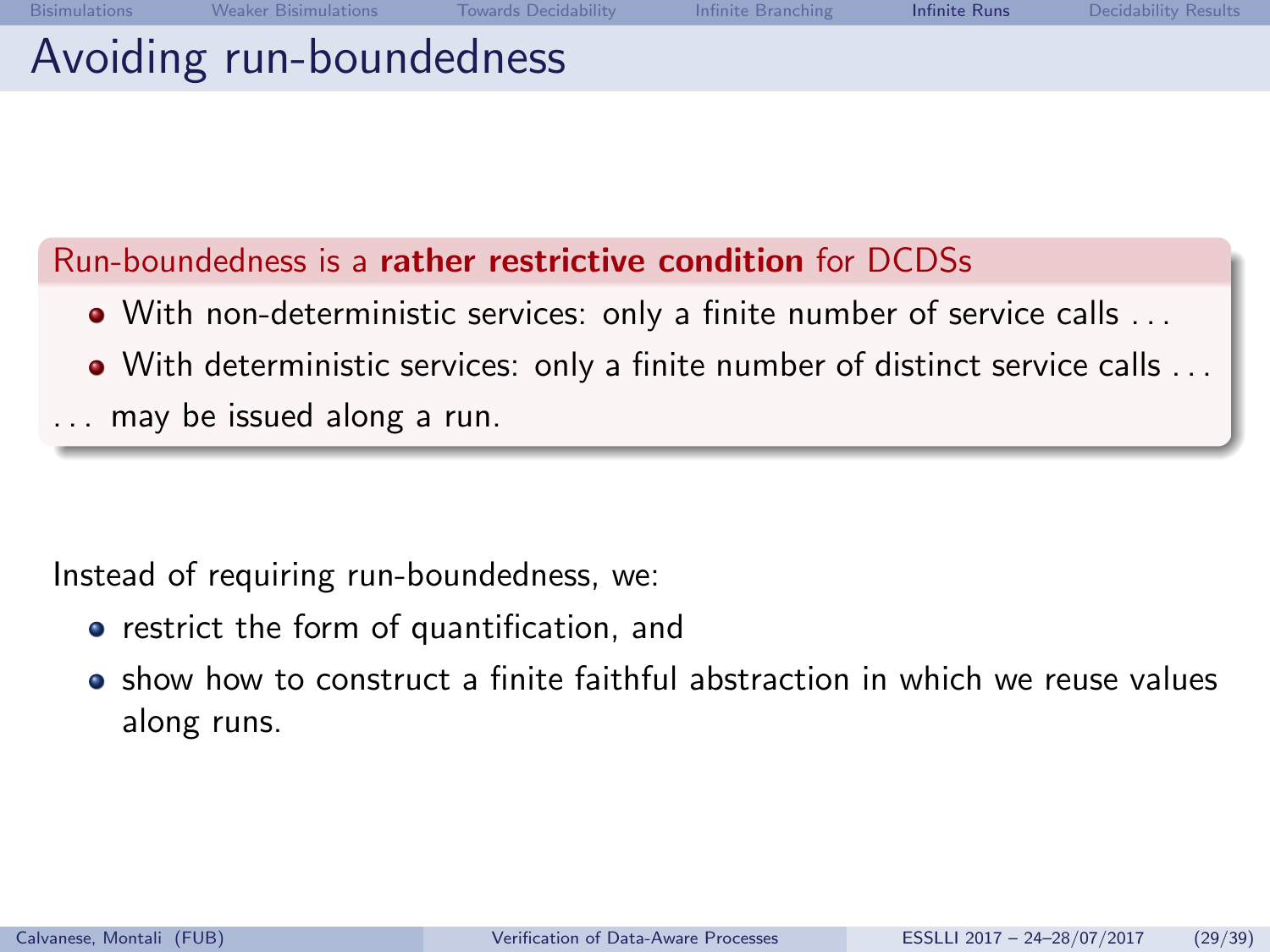Intuition:

- We consider logics with persistence-preserving quantification, which cannot quantify over values, once they have left the active domain.
- When we need to return new values from service calls, we "recycle" those values that previously disappeared.
- We incorporate the recycling into the construction of the RTS for the DCDS, effectively pruning the set of generated states.
- If the DCDS is b-bounded, the recycling algorithm will introduce at most  $2 \cdot b$  new values overall. Namely, for each state s:
	- at most b values that constitute  $\text{ADOM}(db(s));$
	- $\bullet$  at most  $b$  new values that are introduced by the service calls, and that possibly replace some of the values in  $\text{ADOM}(db(s))$ .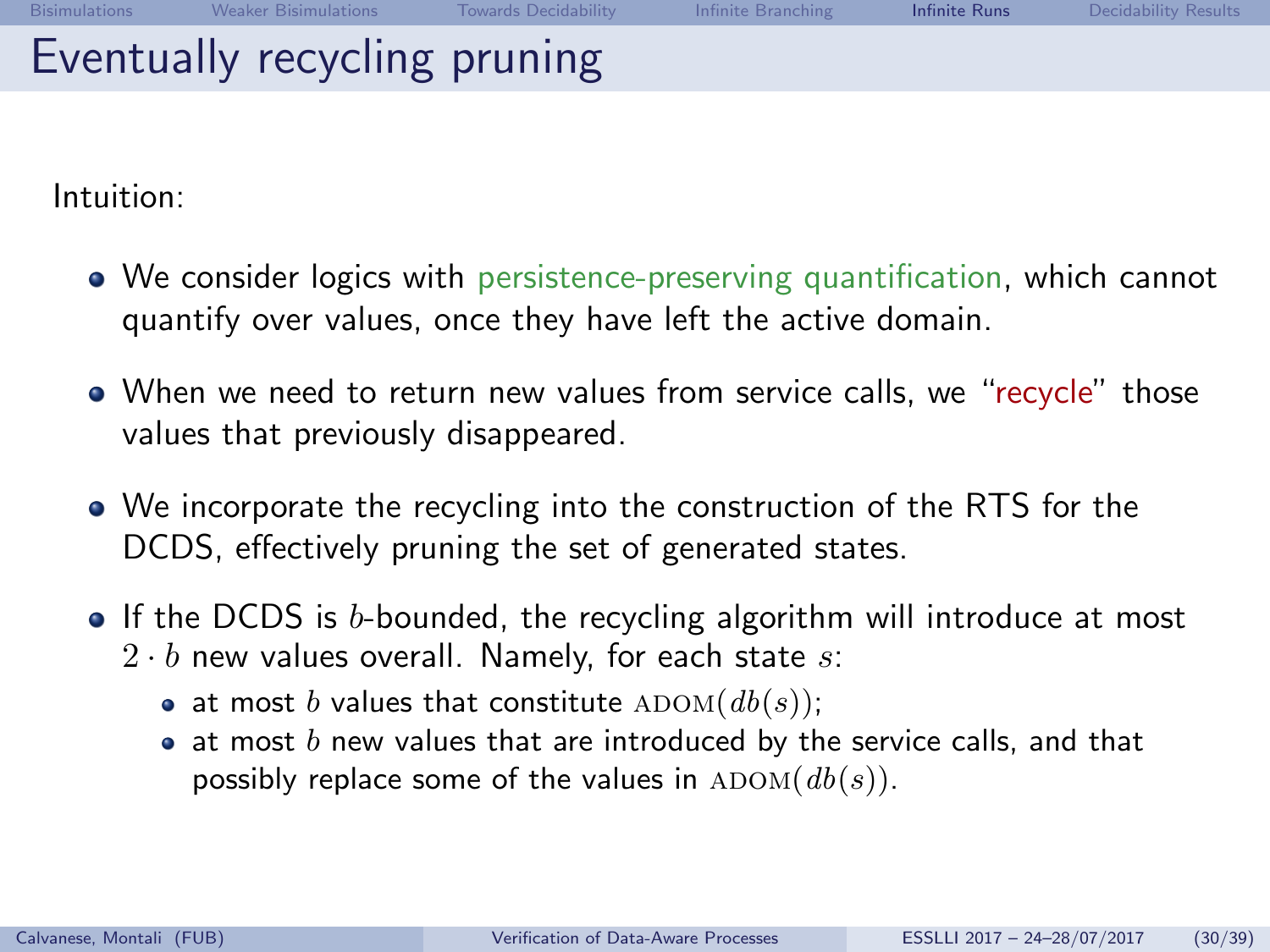# Recycling algorithm

**Algorithm RECYCLE Input:** DCDS  $\mathcal{X} = \langle \mathcal{D}, \mathcal{P}, \mathcal{I}_0 \rangle$ , with  $\mathcal{D} = \langle \mathcal{R}, \mathcal{C} \rangle$  and  $\mathcal{P} = \langle \mathcal{F}, \mathcal{A}, \varrho \rangle$ .  $S := \{ \mathcal{I}_0 \}: \Rightarrow := \emptyset; \text{ UsedValues} := \text{ADOM}(\mathcal{I}_0);$ repeat pick non visited triple of state  $\mathcal{I} \in S$ , action  $\alpha$ , and legal parameters  $\sigma$ ;  $RecycleValueS := UsedValues - (ADOM(\mathcal{I}_0) \cup ADOM(\mathcal{I}))$ ; pick set  $V$  of  $n$  service call results such that:  $\bigcirc$   $|\mathcal{V}| = n = |\text{CALLS}(\text{ADD}(\mathcal{I}, \alpha, \sigma) \cup \text{DEL}(\mathcal{I}, \alpha, \sigma))|$ , and  $\sum_{i=1}^{n} \sum_{i=1}^{n} \sum_{i=1}^{n}$  *Secyclable Values*  $\sum_{i=1}^{n} \sum_{i=1}^{n} \sum_{i=1}^{n}$  *Secyclable Values*  $\mathcal{V} \subset \Delta - \mathit{UsedValues}, \quad \quad \textsf{otherwise}; \qquad \qquad \quad \% \textsf{ fresh values}$  $F := \text{ADOM}(\mathcal{I}_0) \cup \text{ADOM}(\mathcal{I}) \cup \mathcal{V};$ for each  $\theta \in$  EVALS $_F(\mathcal{I}, \alpha, \sigma)$  such that  $\mathcal{I}_{next} \models C$ , where  $\mathcal{I}_{next} := \text{DO}(\mathcal{I}, \alpha, \sigma, \theta)$  do  $S := S \cup \{ \mathcal{I}_{next} \}.$  $\Rightarrow$  :=  $\Rightarrow \cup \{ \langle \mathcal{I}, \mathcal{I}_{\text{next}} \rangle \};$  $Use dValues := UsedValues \cup \text{ADOM}(\mathcal{I}_{next});$ enddo until S and  $\Rightarrow$  no longer change; return  $\langle \Delta, \mathcal{R}, S, \mathcal{I}_0, db_{id}, \Rightarrow \rangle$ , where  $db_{id}$  is the identity function.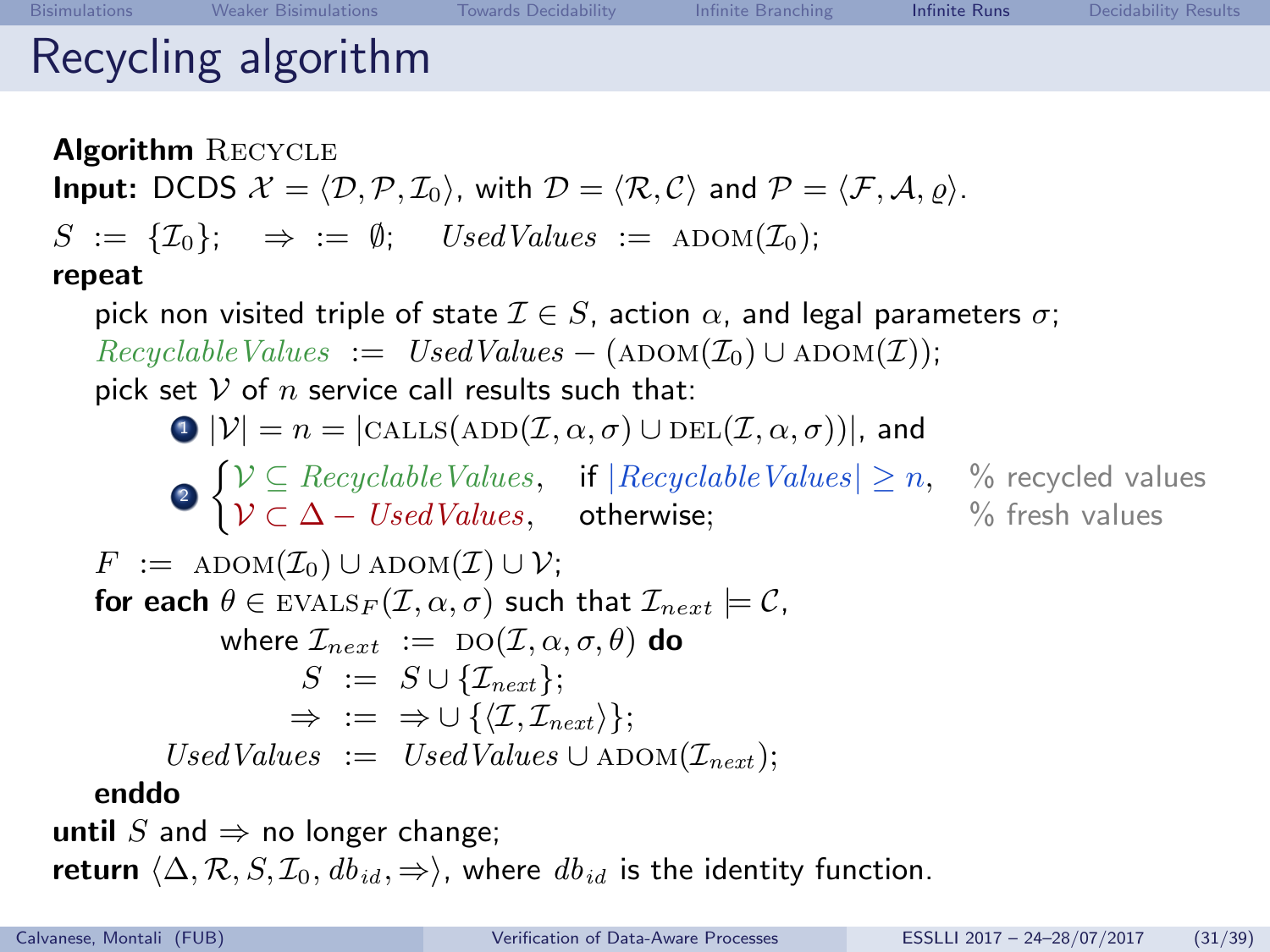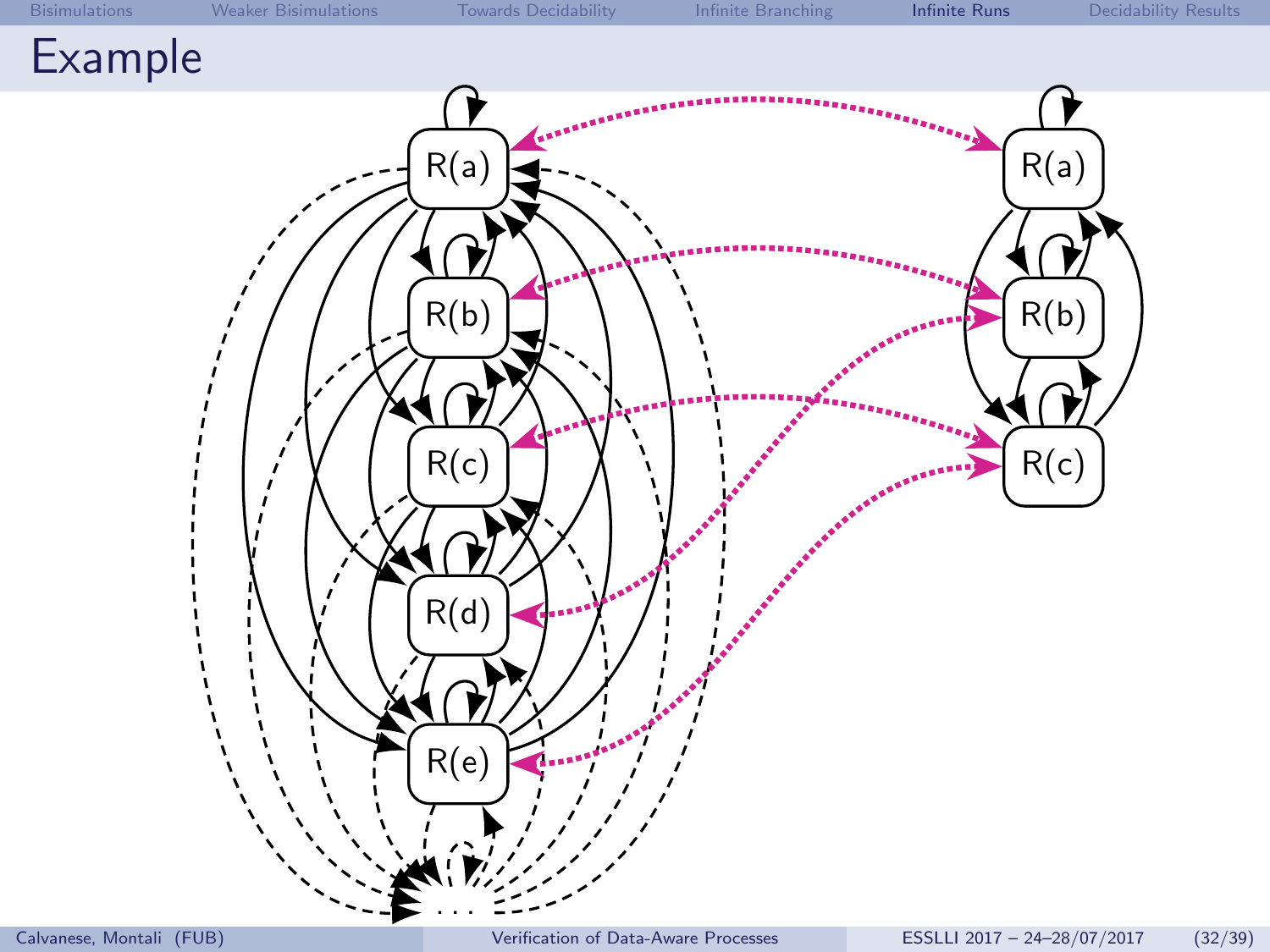<span id="page-33-0"></span>

|         | Bisimulations Weaker Bisimulations | Towards Decidability | <b>Example 19 Infinite Branching Community Infinite Runs</b> | <b>Decidability Results</b> |
|---------|------------------------------------|----------------------|--------------------------------------------------------------|-----------------------------|
| Outline |                                    |                      |                                                              |                             |

- **[Genericity and Bisimulations](#page-1-0)**
- **[Weaker Forms of Bisimulation](#page-8-0)**
- [Towards Decidability of Verification](#page-15-0)
- [Dealing with Infinite Branching](#page-19-0)
- <sup>5</sup> [Dealing with Infinite Runs](#page-25-0)
- <sup>6</sup> [Decidability Results](#page-33-0)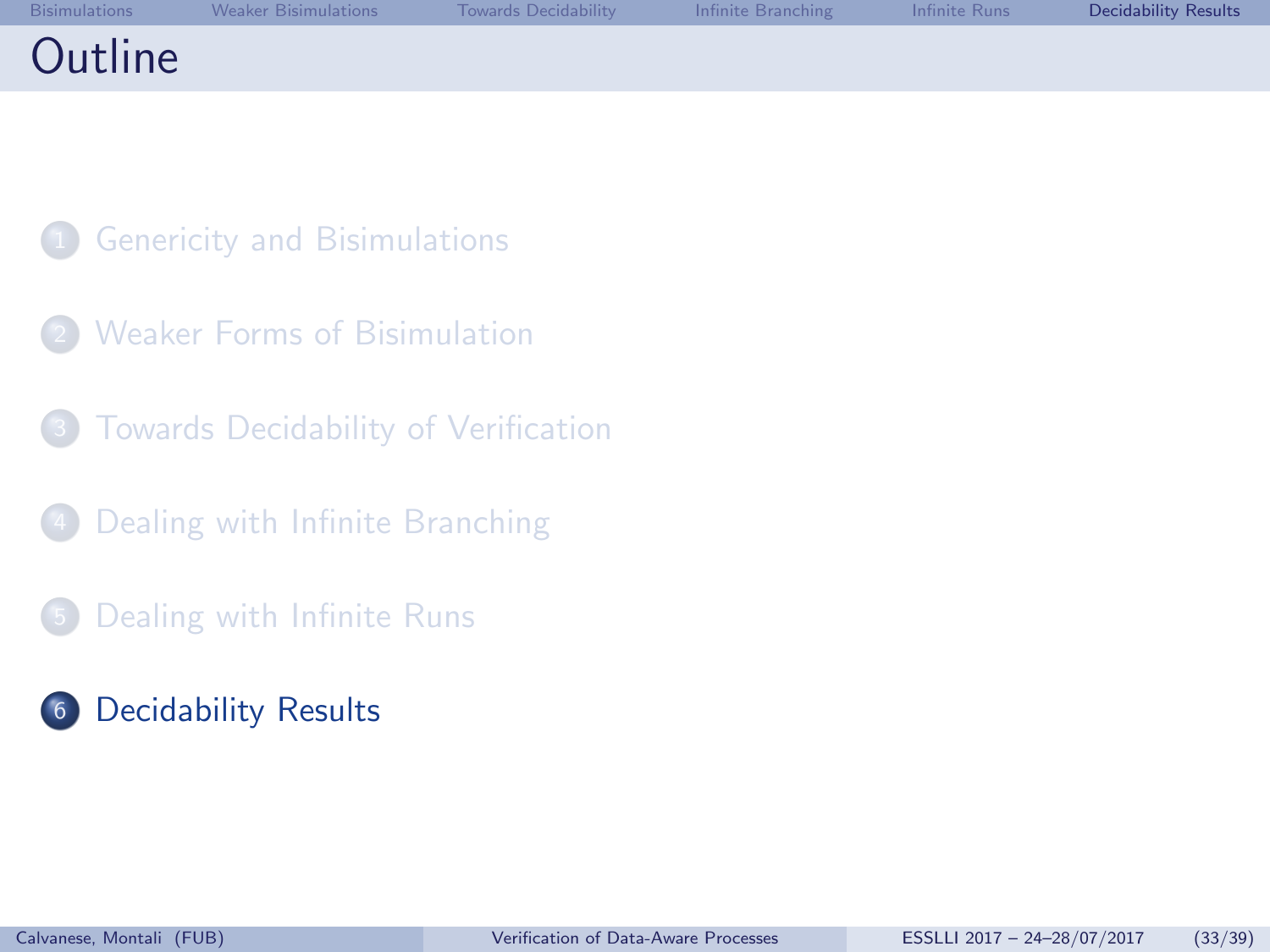## Decidability for persistence-preserving logics

- Given as input a state-bounded DCDS  $\mathcal{X}$ , algorithm RECYCLE constructs a finite RTS  $\Theta_{\mathcal{X}}$ .
- Moreover,  $\Theta_{\mathcal{X}}$  and  $\Upsilon_{\mathcal{X}}$  are persistence-preserving bisimilar.
- $\bullet$  *Note:* the algorithm does not require to know the bound b for the state.

From this, and the fact that  $\mu\mathcal{L}_P$  / LTL-FO<sub>A</sub> are invariant under persistence-reserving bisimulations, we obtain decidability of verification.

### Theorem

- Verification of  $\mu\mathcal{L}_P$  over state-bounded DCDSs is decidable and can be reduced to model checking of propositional  $\mu$ -calculus over a finite TS.
- Verification of LTL-FO<sub>P</sub> over state-bounded DCDSs is decidable and can be reduced to model checking of propositional LTL over a finite TS.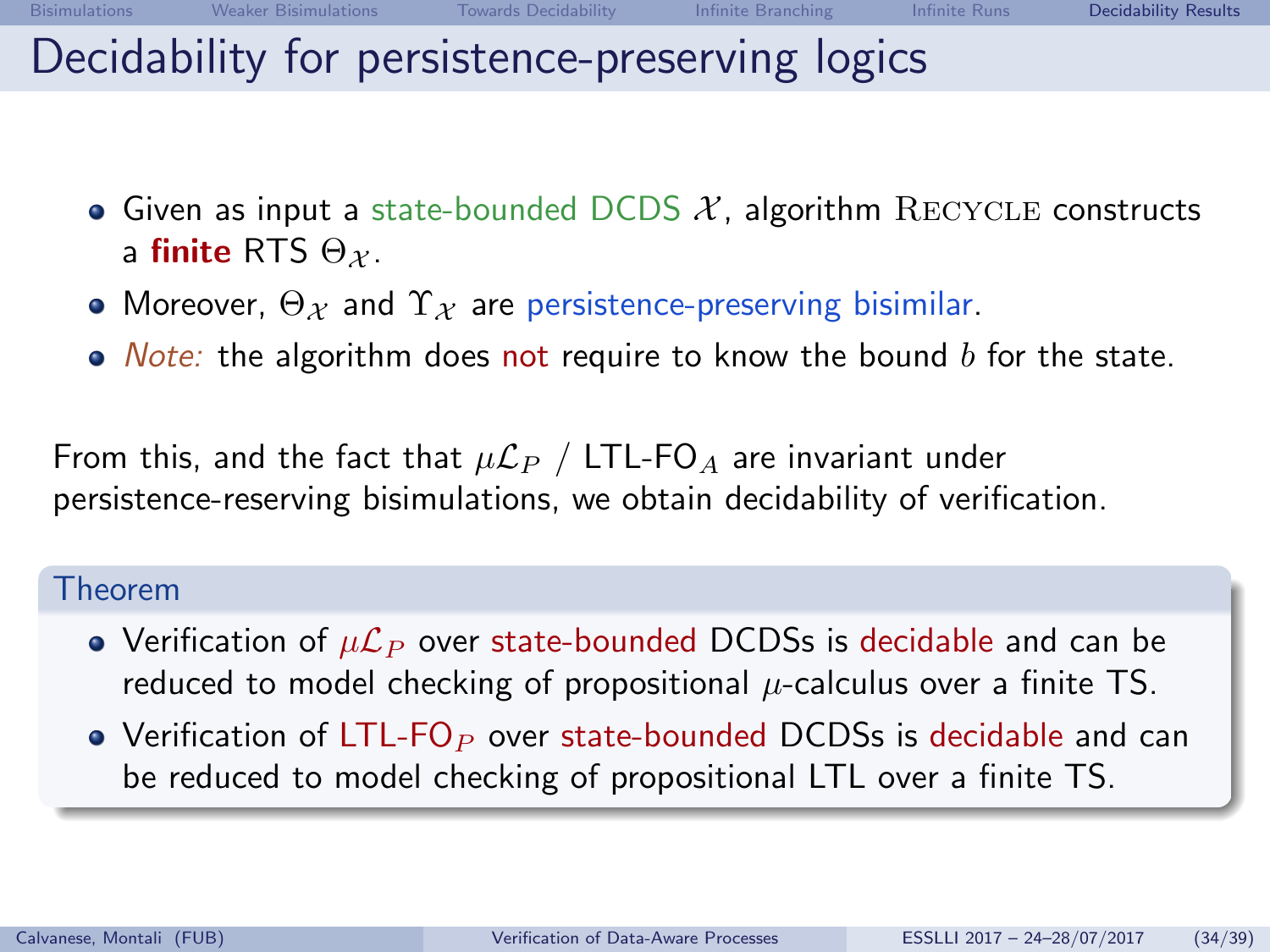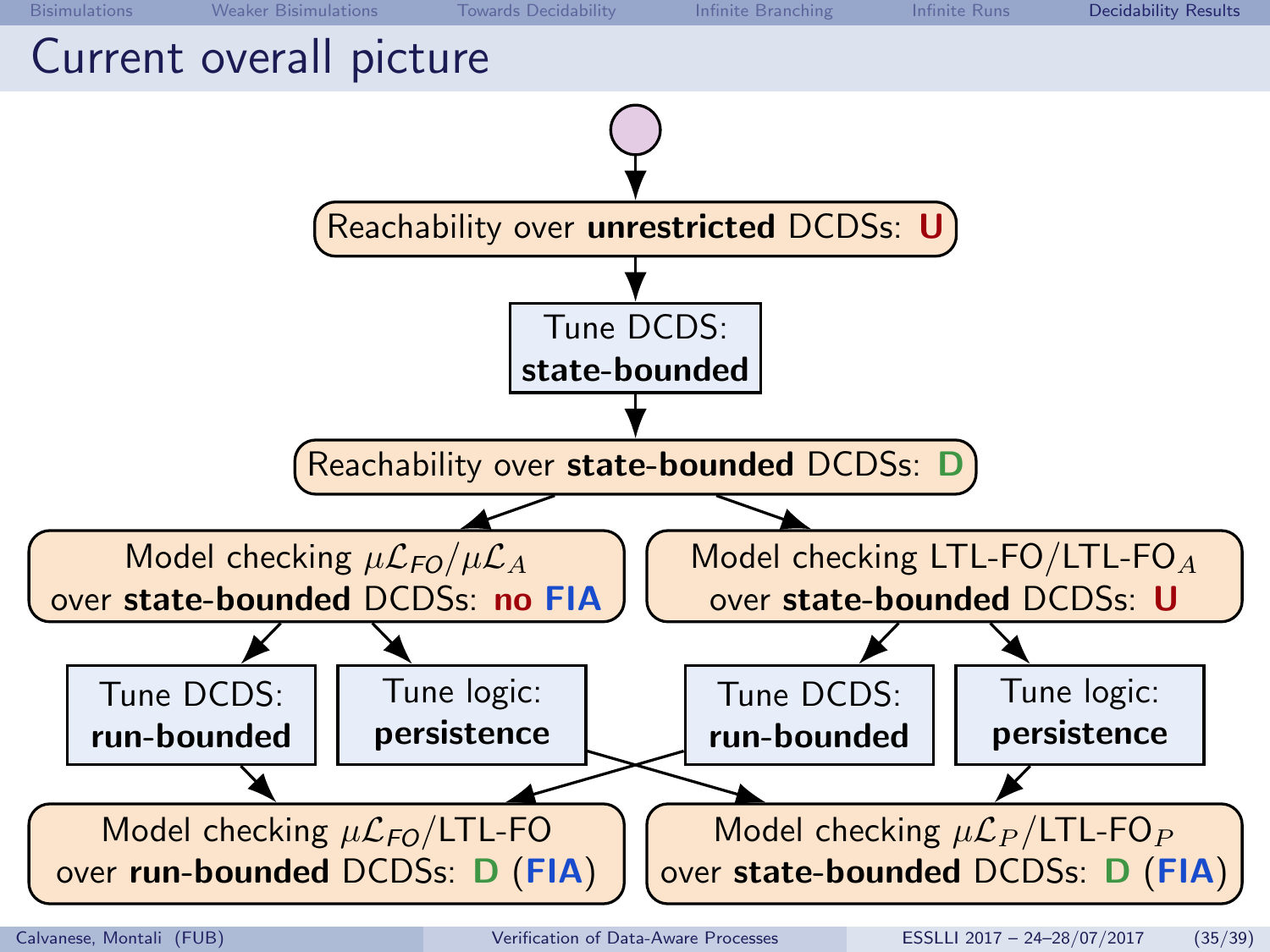# $\mu\mathcal{L}_A$  and  $\mu\mathcal{L}_{FO}$  over state-bounded DCDSs

We have seen that  $\mu\mathcal{L}_A$  (and hence  $\mu\mathcal{L}_{FO}$ ) over state-bounded DCDSs does not admit formula-independent abstractions.

### But is verification decidable?

- $\bullet$   $\mu\mathcal{L}_{FO}$  is not able to single out properties about a run.
- Combined with genericity of the RTS generated by a DCDS  $\mathcal{X}$ , this limits the ability to express first-order temporal properties over  $\Upsilon_{\mathcal{X}}$ .
- Hence, given a  $\mu \mathcal{L}_{FO}$  formula  $\Phi$  with n variables, we can introduce n data slots that keep track of their assignments.

### Theorem

Given a state-bounded DCDS  $\mathcal X$  and an integer  $n$ , we can construct a finite state abstraction  $\Theta_{\mathcal{X}}$  of  $\Upsilon_{\mathcal{X}}$  (that depends on n) such that, for every  $\mu\mathcal{L}_{FO}$ formula  $\Phi$  with *n* variables.

$$
\Theta_{\mathcal{X}} \models \Phi \quad \text{ if and only if } \quad \Upsilon_{\mathcal{X}} \models \Phi.
$$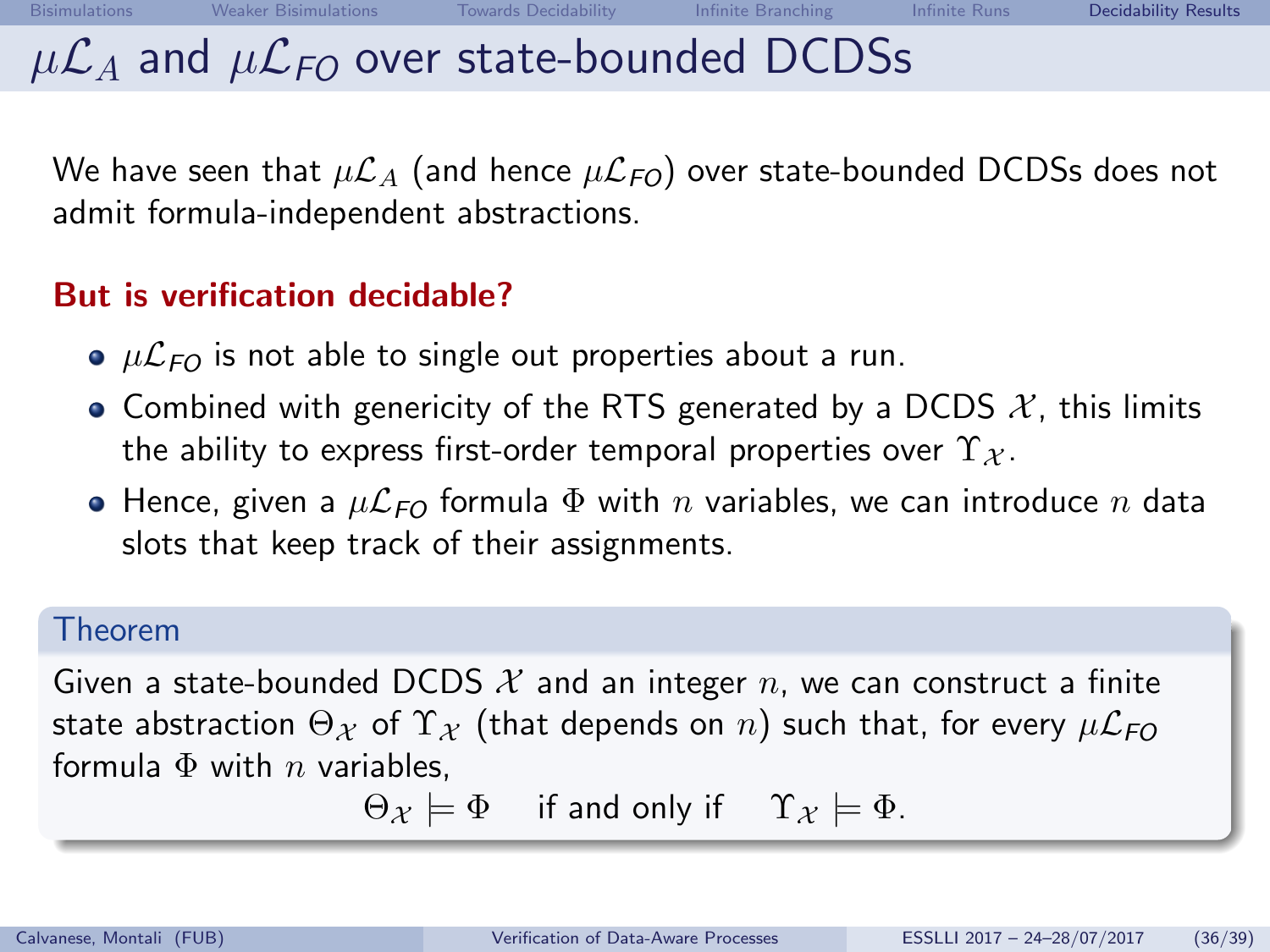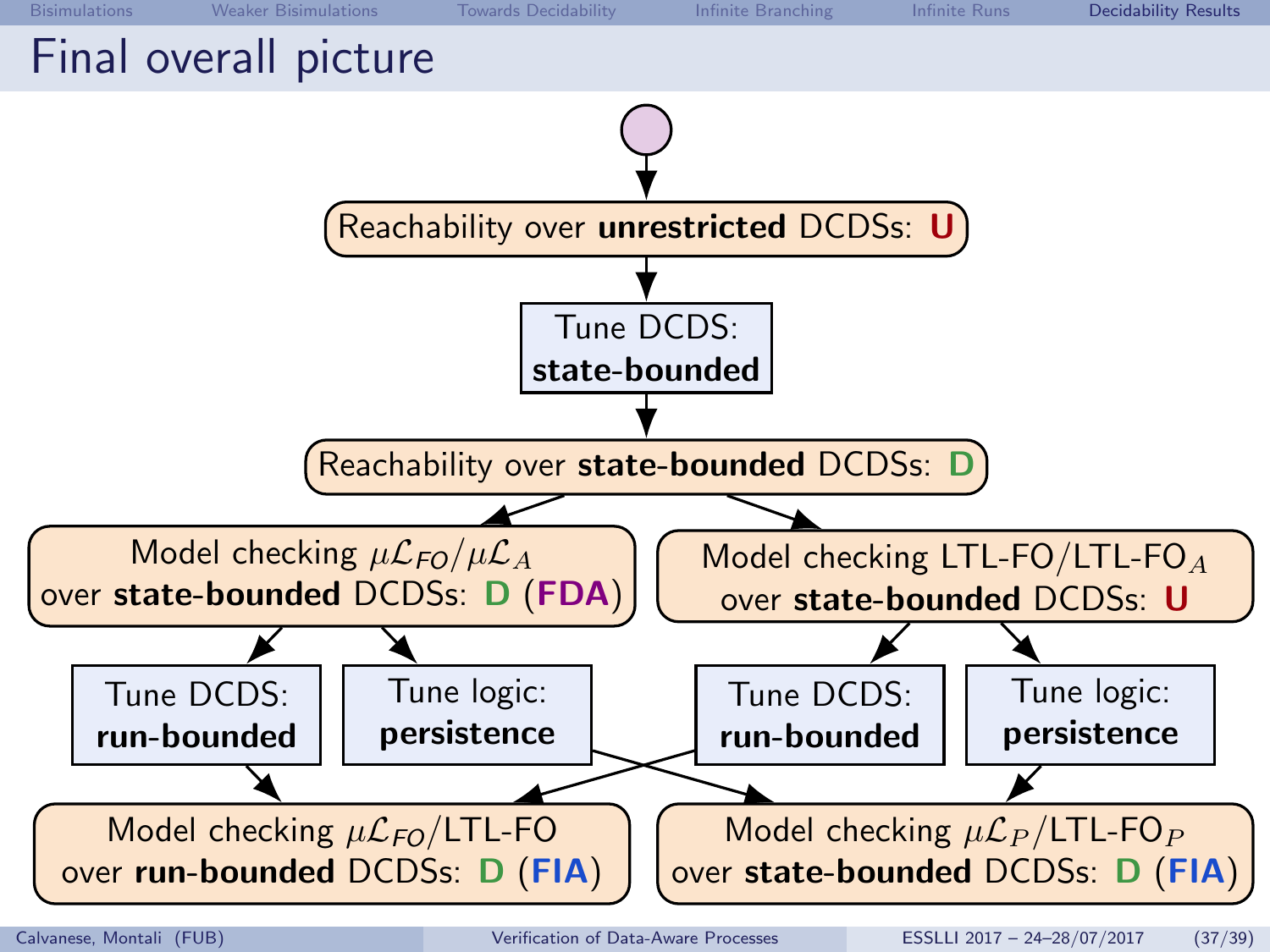State-boundedness and run-boundedness are semantic properties.

#### Theorem

Checking whether a DCDS is state-/run-bounded is:

- **Allndecidable** for an unknown bound.
- Decidable for a given bound.

## Proof of undecidability of checking boundedness

By encoding the halting problem of TMs. Given a TM  $M$ :

- We construct a DCDS  $\mathcal{X}_M$  that encodes the computation of M.
- $\bullet$   $\mathcal{X}_M$  also maintains an additional unary relation R, in which it inserts a fresh value for each transition that  $M$  performs.

We have that:

The TM M halts iff  $\mathcal{X}_M$  is state-bounded iff  $\mathcal{X}_M$  is run-bounded.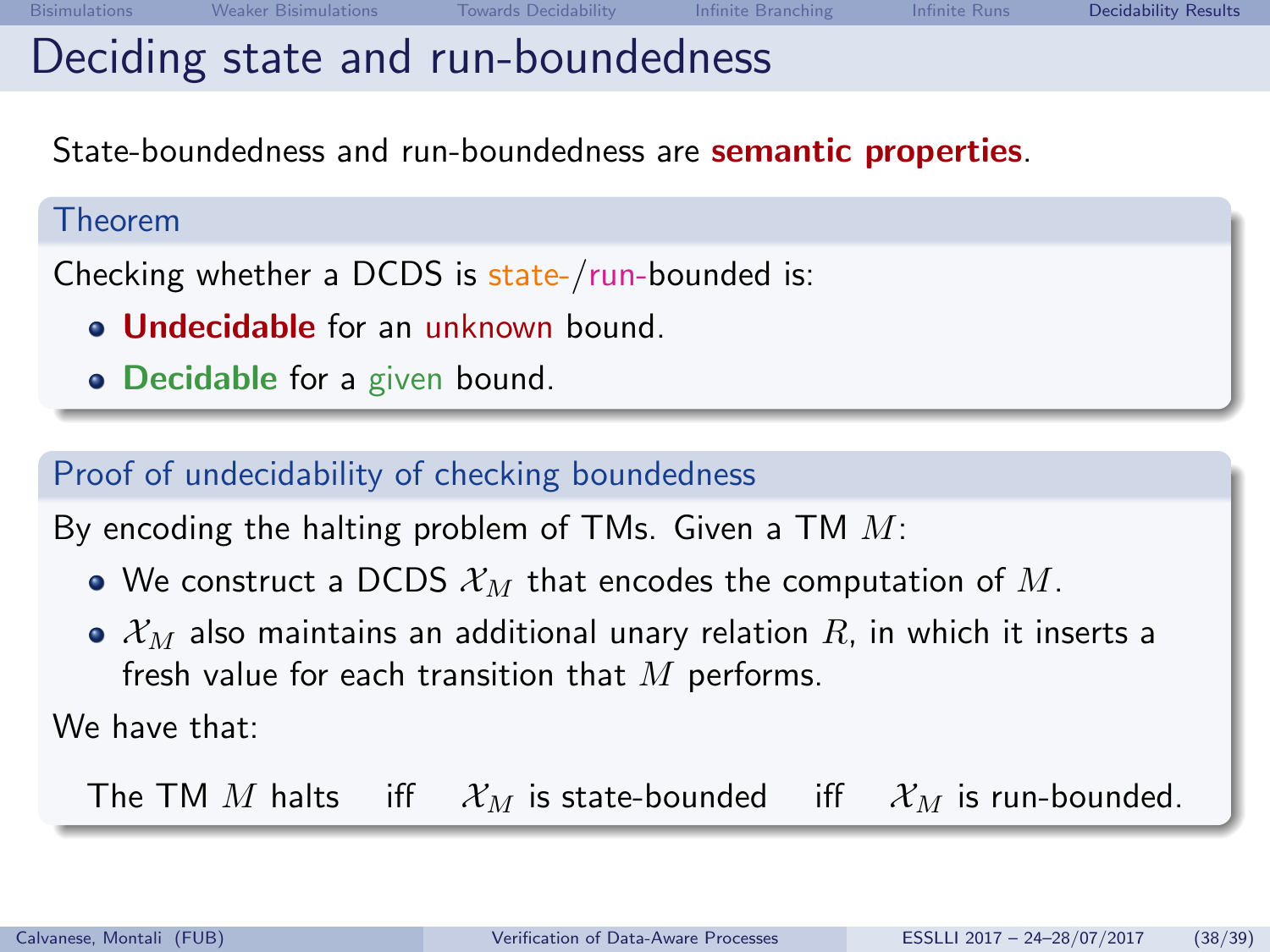# Deciding state and run-boundedness

State-boundedness and run-boundedness are semantic properties.

#### Theorem

Checking whether a DCDS is state-/run-bounded is:

- **Jundecidable** for an unknown bound.
- Decidable for a given bound.

Proof of decidability of checking b-boundedness of a DCDS  $\mathcal{X}$ 

We construct a new DCDS  $\mathcal{X}'$  as follows:

- Define a Boolean query  $Q_{>b}$  testing that the active domain contains more than b distinct values.
- Conjoin each condition in the condition-action rules with  $\neg Q_{>b}$ , thus blocking all actions when the size of the active domain exceeds  $b$ .
- Add a new condition-action rule that raises a flag when  $Q_{\gt h}$  becomes true. Hence, the flag is raised in  $\mathcal{X}'$  if and only if  $\mathcal X$  is not b-bounded.

 $\mathcal{X}'$  is state-bounded, hence reachability of raising the flag is decidable. (For decidability of checking b-run-boundedness, we can proceed analogously.)